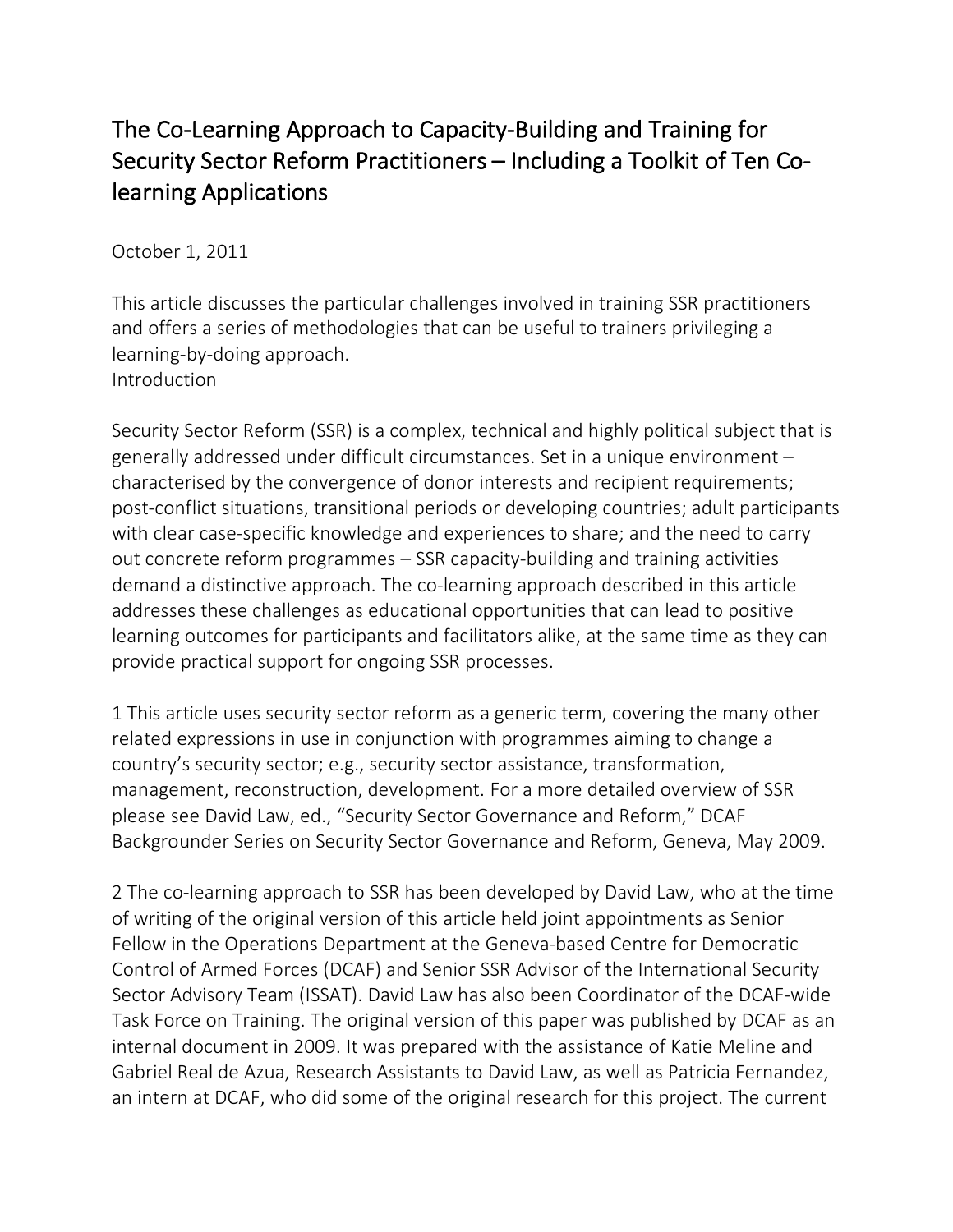version of the paper has benefited from several inputs by Martha Baillargeon, Research Assistant to David Law at the time of writing this draft. David Law is also especially grateful to Dr. Ann Monroe-Baillargeon, Chair of the Education Department at Alfred University, for her advice on how co-learning relates to other teaching methods.

#### 1

September 2011 – Journal of Security Sector Management © Centre for Security Sector Management (CSSM), 2011

David M Law: The Co-Learning Approach to Capacity-Building and Training for Security Sector Reform Practitioners Including a Toolkit of Ten Co-learning Applications This article will introduce the co-learning approach for security sector reform (SSR) practitioners as a useful methodology for building capacity in the field of SSR. It will begin with a description of the main characteristics of SSR and the resulting implications for the training function. The second section will explain the concept of co-learning and how it can meet the special requirements demanded by capacitybuilding in the area of SSR. This section will also compare co-learning with other common pedagogical approaches in order to highlight its distinct characteristics, which make the co-learning approach uniquely appropriate for SSR practitioners. The conclusion will offer a few observations about the future of SSR training and, in particular, the need for further development of the co-learning approach in the field of SSR capacity building and training. Finally, moving from theory to application, the annex will review a number of the co-learning tools that have proven effective in the SSR training that the author has been associated with. Presented in a toolkit format, the author's expectation is that the various activities and exercises can be easily and effectively implemented by other facilitators and actors in the field. SSR and the Implications for Training

Much has been written about SSR, and many different definitions are in circulation.3 SSR is a relatively new phenomenon – the term itself was first coined in 1998. Some SSR critics charge that the understanding of what constitutes SSR has become so broad that the term can seem to have lost its usefulness as a mobilising paradigm.4 Others allege that SSR is still a relatively untried concept, with few real successes to show for all of the hype the term has generated.5 However, since roughly the middle of the last decade, as SSR has been mainstreamed into the development work of key intergovernmental organisations and bilateral donors, there has been a growing consensus on both the importance of SSR and the key notions underpinning the concept.6

3 Hendrickson and Karkoszka hold that "[d]espite the fact that security sector reform is moving up on the international agenda, it remains a new area of activity. There is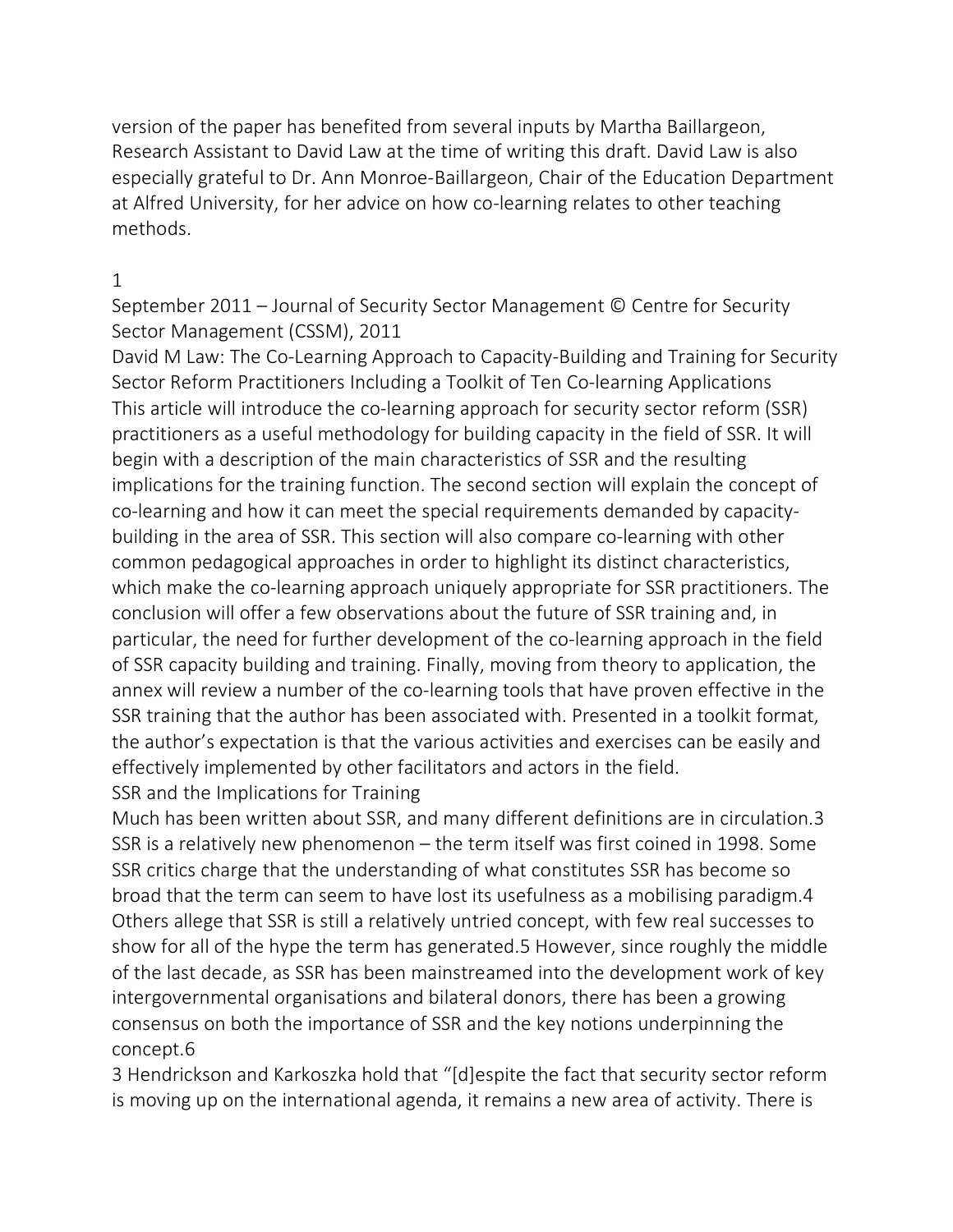still no consensus on how to define the concept of security sector reform or on what the objectives and the priorities for international assistance should be." For more on various definitions of SSR see, for example: Dylan Hendrickson and Andrzej, Karkoszka, "The Challenges of Security Sector Reform," in SIPRI Yearbook 2002: Armaments, Disarmament and International Security," (Stockholm: Stockholm International Peace Research Institute, 2002); Herbert Wulf, "Security Sector Reform in Developing and Transitional Countries," Berghof Research Center for Constructive Conflict Management, July 2004; Nicole Ball, "Dilemmas of Security Sector Reform: Response to 'Security Sector Reform in Developing and Transitional Countries,'" Berghof Research Center for Constructive Conflict Management, August 2004; and Michael Brzoska, "Development Donors and the Concept of Security Sector Reform," Occasional Paper No. 4 (Geneva: The Geneva Centre for the Democratic Control of Armed Forces (DCAF), November 2003).

4 For example, see David Chuter, "Understanding Security Sector Reform," Journal of Security Sector Management, Vol. 4, No. 2 (2006) for a discussion on the "broadening" and "blurring" of the SSR debate; Chuter warns that "if we are to go on using the term Security Sector Reform, we must take care to define it in terms sufficiently general to be useful, and not risk paralysis by detail."

5 For more on this, see my blog, "What's the Matter with SSR?," accessible at www.securitygovernance.org, forthcoming in fall 2011.

6 See David M. Law, editor, Intergovernmental Organisations and Security Sector Reform, DCAF Yearbook 2007, available

at http://www.dcaf.ch/Publications/Series/Detail?lng=en&id=25738.

### 2

September 2011 – Journal of Security Sector Management © Centre for Security Sector Management (CSSM), 2011

David M Law: The Co-Learning Approach to Capacity-Building and Training for Security Sector Reform Practitioners Including a Toolkit of Ten Co-learning Applications At its core, SSR revolves around three basic ideas: the analysis of the security sector, the delivery of security and the oversight of security provision. The first idea calls for understanding the entire security system and how individual actors play their role in that system, often in an interdependent and interconnected way. The second idea says that those that are responsible for delivering security must do so efficiently and with a judicious use of resources. The third idea is that democratic control of the security sector is essential if the security needs of the population are to be met effectively. For example, SSR argues that a police reform process must take into account how the police interact with other security actors – such as the courts and penal system. In addition, a reformed and efficient security force can be an even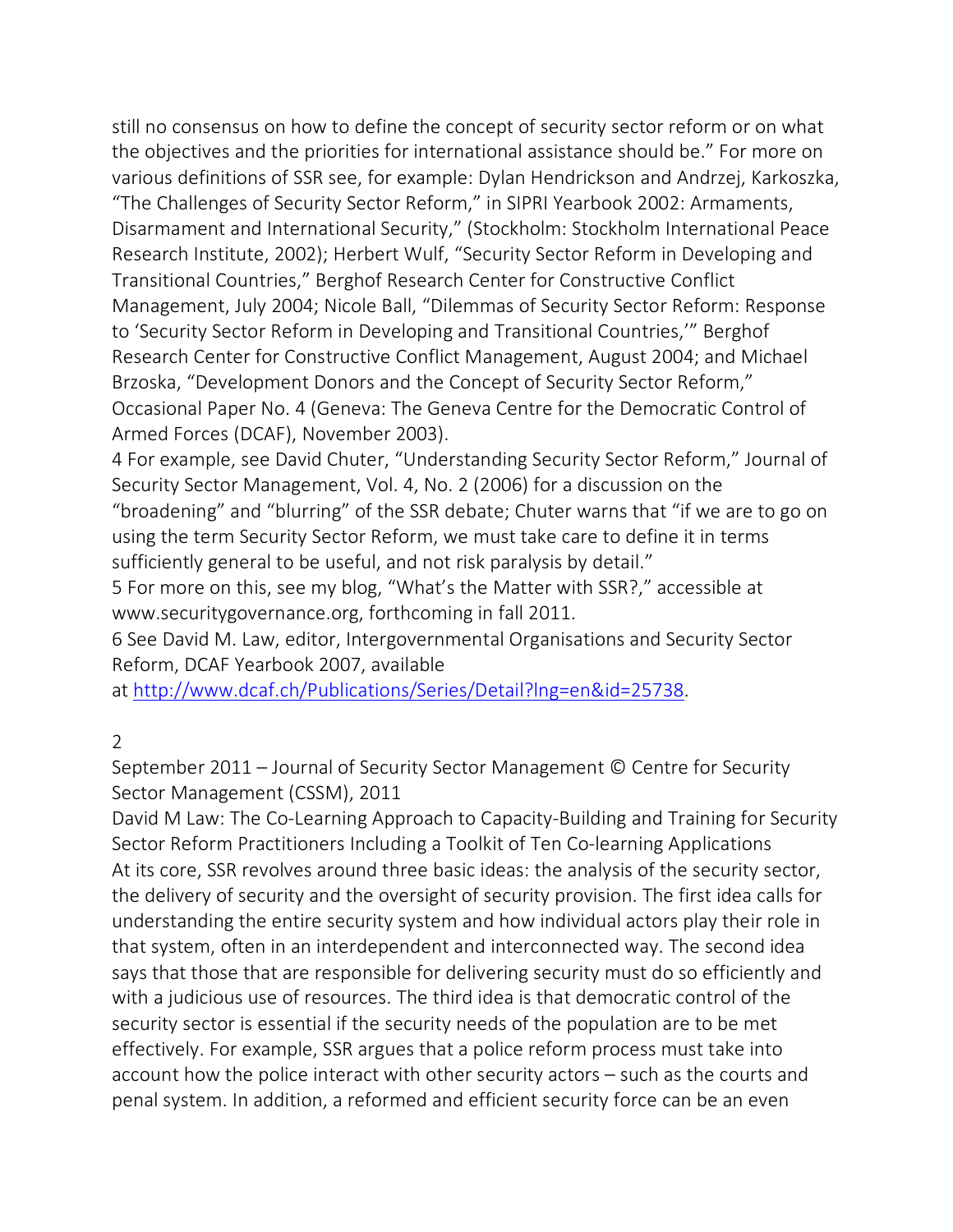greater threat to the population than a weak and unreformed one, if it is not subject to a system of democratic governance.

SSR has emerged as a mobilising concept, in response to concerns about the implications of a country having a dysfunctional security sector, first in post-conflict, transitioning and developing countries, and gradually more generally. The emergence of SSR has been driven by the concern that a dysfunctional security sector can impede development and economic growth, undermine human rights and the rule of law, and compromise the development, or proper functioning, of democracy, even where it has long been in place. As SSR has matured as a concept, an efficient and democratically overseen security sector has come to be seen as essential for the overall well-being of all countries.

However, SSR is a highly technical, political and conceptually challenging paradigm. It is technical because it requires expertise in dealing with, for example, management and budgetary issues. It is political because of the sensitive role of the security providers in a country's decision-making processes, and the fact that a reform process is likely to affect important relationships, with some actors losing and others gaining in influence. Finally, SSR requires specific country knowledge; working in one postconflict country does not necessarily prepare a practitioner for working in another one.

SSR practitioners must, therefore, be able to think outside the areas of expertise within which they are accustomed to operating. While their actual engagement is almost invariably short-term, practitioners must think, as well, about the long-term implications of their engagement. They are also faced with the challenge of bringing together the efforts of the typically numerous and diverse actors – national and international, state and non-state – that become engaged in efforts to reform, transform or reconstruct a security sector, or even build one from scratch as in a formative state. The coordination challenges are invariably daunting, with actors calling for enhanced coordination but oftentimes not knowing how, or just not wanting, to do anything about it.

Facilitators of SSR training exercises must be aware of the special demands of SSR practice as they work to build participants' capacity to address the real challenges they will face in the field. The following section will introduce the co-learning method and highlight its usefulness for meeting the unique needs of SSR training.

#### 3

September 2011 – Journal of Security Sector Management © Centre for Security Sector Management (CSSM), 2011

David M Law: The Co-Learning Approach to Capacity-Building and Training for Security Sector Reform Practitioners Including a Toolkit of Ten Co-learning Applications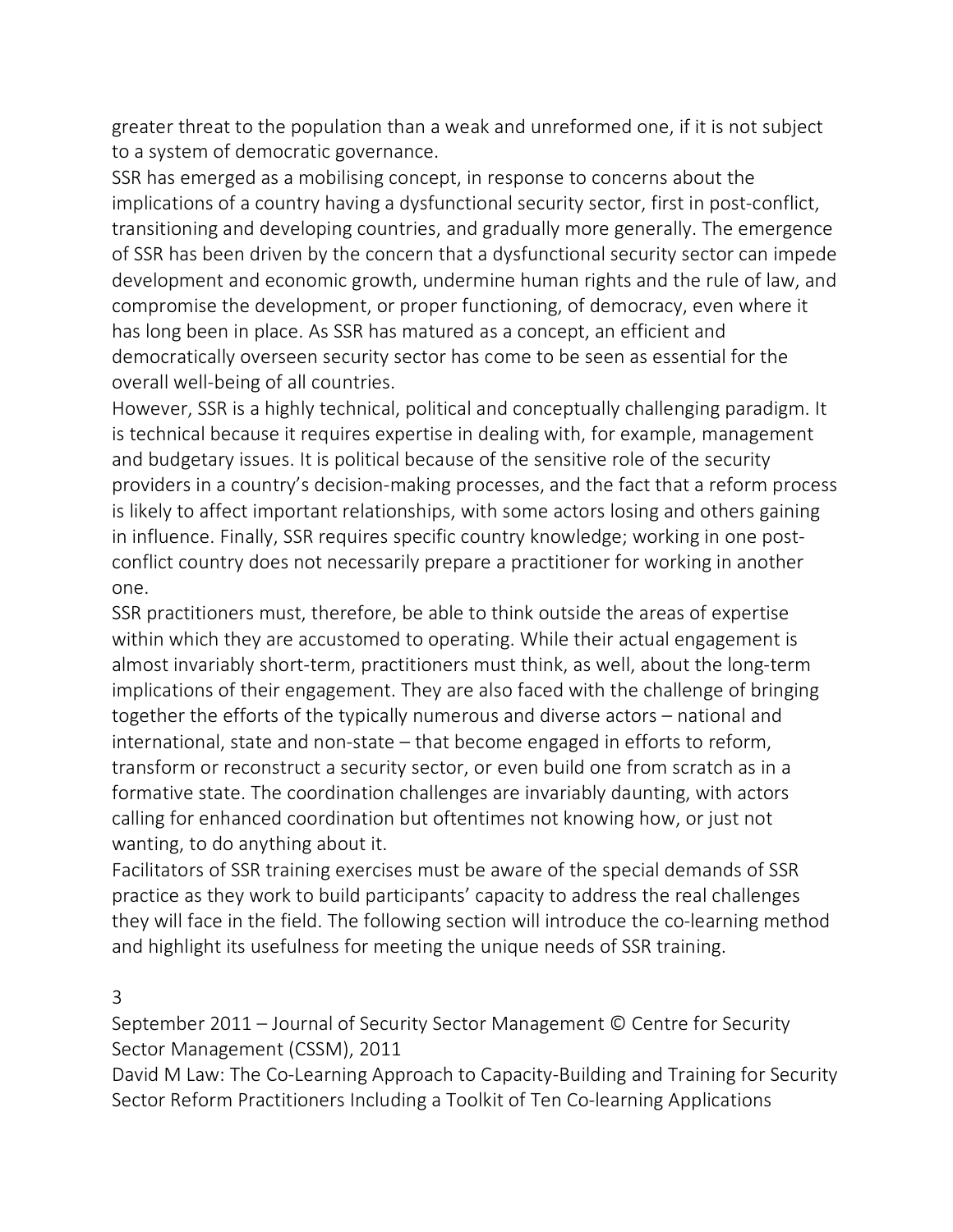What is co-learning?

There is no overarching consensus on what co-learning is all about and no one-sizefits-all definition. While a comprehensive survey of the literature that refers to colearning is outside the scope of this paper, a cursory review reveals that co-learning has a wide range of origins and applications.

For example, co-learning is used in conjunction with a practice in Japan whereby teachers learn English at the same time as their pupils.7 Co-learning is also used to refer to a process whereby genes are found by simultaneously considering the structure and sequence of microRNA (short ribonucleic acid RNA molecule precursors that affect gene regulation in most biological processes).8 In another context altogether, "democratic co-learning" is a process for developing algorithms for machine learning applications.9 A fourth example envisages co-learning as "an integrated and community-based research approach to support natural resource management decision-making".10

The most frequent use of co-learning appears to be a process of interactive and experiential dialogue and collaborative interaction in a particular field with a specific objective. Thus "Learning 2.0: A Colorado Conversation?" describes its co-learning experience as a "…conference/unconference/meetup for teachers, administrators, students, school board members, parents, community, and anyone else who is interested in education conversations that begin with a robust learning network that is ever-expanding and just-in-time."11 A similar approach is at the core of an article entitled "Co-Learning and the Evolution of Social Activity", which "…refers to a process in which several agents simultaneously try to adapt to one another's behavior so as to produce desirable global system properties."12

Furthermore, there is no clear pedigree when it comes to the origin of the term colearning. An article from 1996 describes "…co-learning as a philosophy of teaching that I first stumbled upon in 1996 when reading Frank Smith's book Joining the 7 Tim Murphey, Chitose Asaoka, and Mari Sekiguchi, "Primary Teachers Co-learning English with their Students," The Language Teacher, Vol. 28, No. 2 (2004): 15-18, available online at 8 Jin-Wu Nam, et al., "Human microRNA prediction through a probabilistic co-learning model of sequence and structure," Nucleic Acids Research, Vol. 33, No. 11 (2005):3570-3581, available online at

9 Y. Zhou and S. Goldman, "Democratic Co-learning," 16th IEEE International Conference on Tools with Artificial Intelligence, p. 594-602, accessible at 10 W.J. Allen, et al., "Co-learning our way to sustainability: An integrated and community-based research approach to support natural resource management decision-making," in Multiple Objective Decision Making for Land, Water and Environmental Management, S.A. El-Swaify and D.S. Yakowitz, Eds. (Boston: Lewis Publishers, 1998), Ch. 4: pp. 51-59, available online at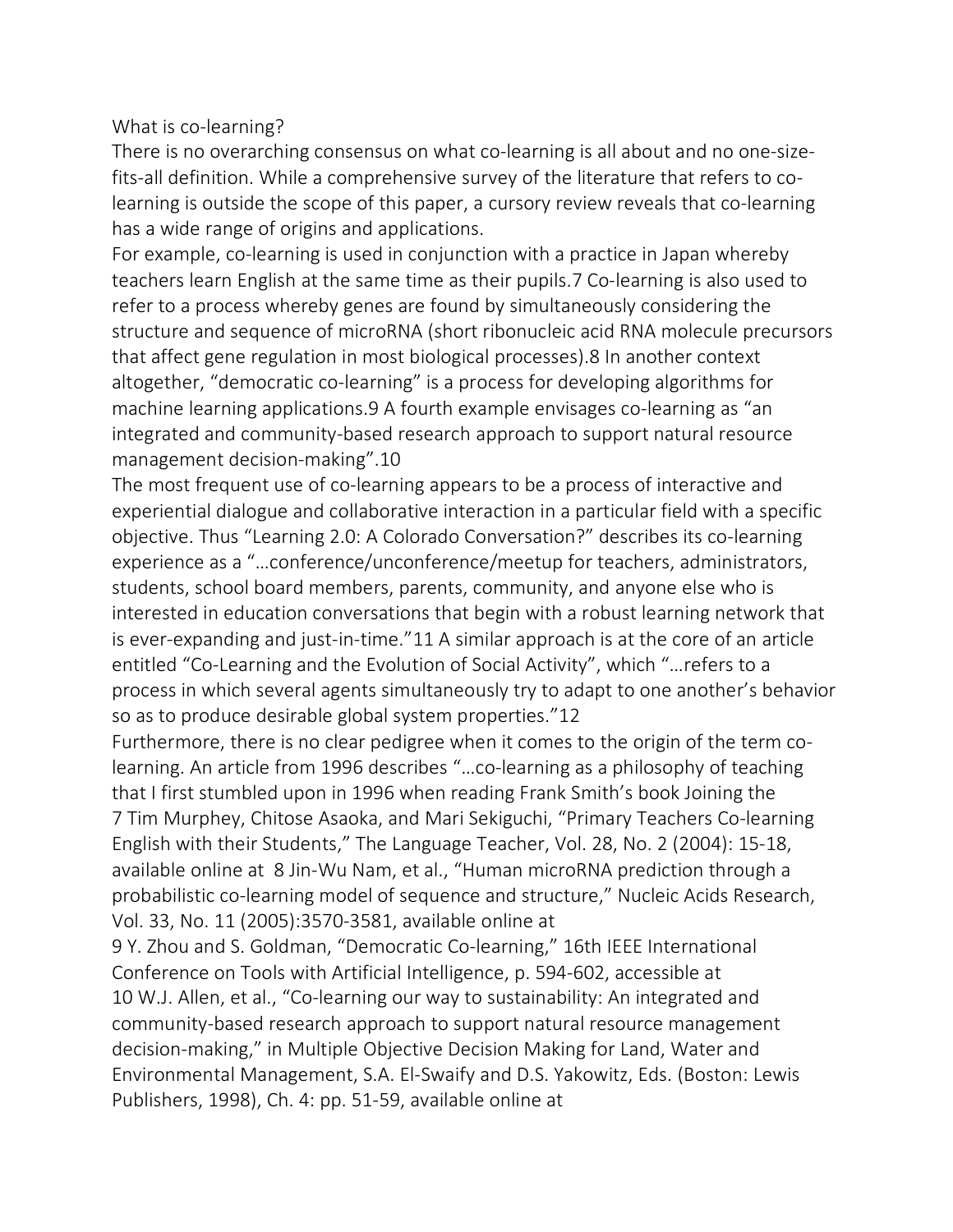11 See "Learning 2.0: A Colorado Conversation" at

12 Yoav Shoham and Moshe Tennenholtz, "Co-Learning and the Evolution of Social Activity," Stanford University Department of Computer Science, 1994, available online at http://infolab.stanford.edu/pub/cstr/reports/cs/tr/94/1511/CS-TR-94-1511.pdf.

# 4

September 2011 – Journal of Security Sector Management © Centre for Security Sector Management (CSSM), 2011

David M Law: The Co-Learning Approach to Capacity-Building and Training for Security Sector Reform Practitioners Including a Toolkit of Ten Co-learning Applications Literacy Club. I really enjoyed the concept of co-learning, especially how it changes the role sets of teachers and students from dispensers and receptacles of knowledge to joint sojourners on the quest for knowledge understanding, and dare I say wisdom." 13 So it may be that Frank Smith has fathered the term.

In any event, the description of co-learning provided in this article is by far the closest to the one that I have been working with (see Table 1). It seems just as likely, however, that the term has had multiple births, arrived at separately by practitioners

in diverse areas responding to contextually different but structurally similar challenges. For example, I started using the term in 2002 – without any knowledge of its use elsewhere – after I decided that the hierarchical, ex-cathedra, Western-centric approach to training that I far too frequently came across in training programmes, sponsored by NATO and EU countries in the former East PfP and EU, needed to be rethought and redesigned.14

Table 1: Co-learning Characteristics15

Characteristics of a Co-learning Relationship:

Characteristics of a Co-learning Classroom Environment:

\*All knowledge is valued

\*Shared power among co-learners

- \*Reciprocal value of knowledge sharers
- \*Social and individualized learning
- \*Care for each other as people and co- learners
- \*Collective and individual meaning- making and identity exploration

\*Trust

- \*"Community of practice" with situated learning
- \*Learning from one another
- \*Real world engagement and action

There are two common aspects to all the examples of co-learning referred to above: first, the notion that there are two or more learning processes underway in colearning; and second, that there is an exchange of learning among participants and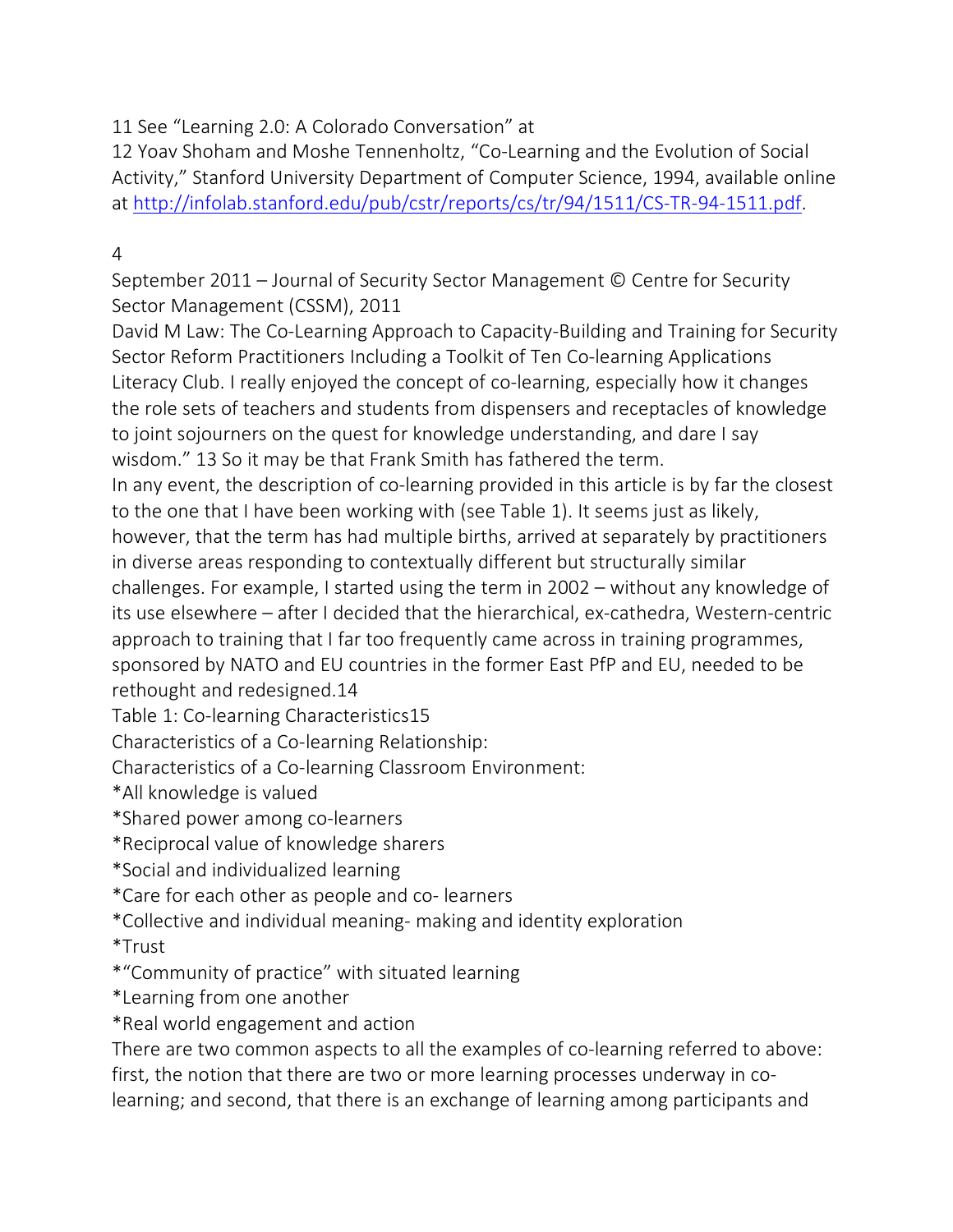facilitators. The co-learning approach I have been associated with embraces these elements but goes considerably further.

For me, co-learning denotes activities that take place in a learning environment in which all those participating in the process – facilitators and non-facilitators alike – have the possibility to act as both learners and teachers – and are encouraged to do so. Co-learning promotes the principle that participants can enrich one another's perceptions and insights, because they all have experience that can, and should, be brought to the table. While facilitators of co-learning activities have a clear role to play in designing and moderating learning modules, and presenting the necessary 13 Edward J. Brantmeier, "Empowerment Pedagogy: Co-learning and Teaching," Indiana University, available at see also David Law, "Security Sector Training and Education for the Second Reform Decade" (2002), available online later in 2011 at www.securitygovernance.com.

14 See David Law, "Security Sector Training and Education for the Second Reform Decade (2002), unpublished, available online in 2011 at governance.com. 15 Adapted from Brantmeir, op.cit.

#### 5

September 2011 – Journal of Security Sector Management © Centre for Security Sector Management (CSSM), 2011

David M Law: The Co-Learning Approach to Capacity-Building and Training for Security Sector Reform Practitioners Including a Toolkit of Ten Co-learning Applications framework or background information for activities, the flow of co-learning is essentially non-hierarchical, interactive and multi-directional.

With its focus on participants' experience as a key pedagogical input, co-learning also tends to be problem-oriented and reality-based. The notion of exchanging knowledge and experience gives it a collaborative bent as well.

How does co-learning differ from other pedagogical approaches?

Arguably, the co-learning approach for SSR practitioners offers a unique application of various components of common pedagogical methodologies.

Co-learning differs from the traditionalist approach, which centres on the role of the instructor. The main medium of instruction is the lecture, based on materials generated by the lecturer or his/her peers. The instructor delivers lectures with the expectation that students will learn by listening and taking notes. The competence of the teacher as a lecturer is the key factor determining the quality of students' learning. Conversely, while facilitators will often give a brief presentation to set the stage for co-learning activities or modules, the focus quickly shifts to the participants. Constructivism instead centres on the

student. It acknowledges individual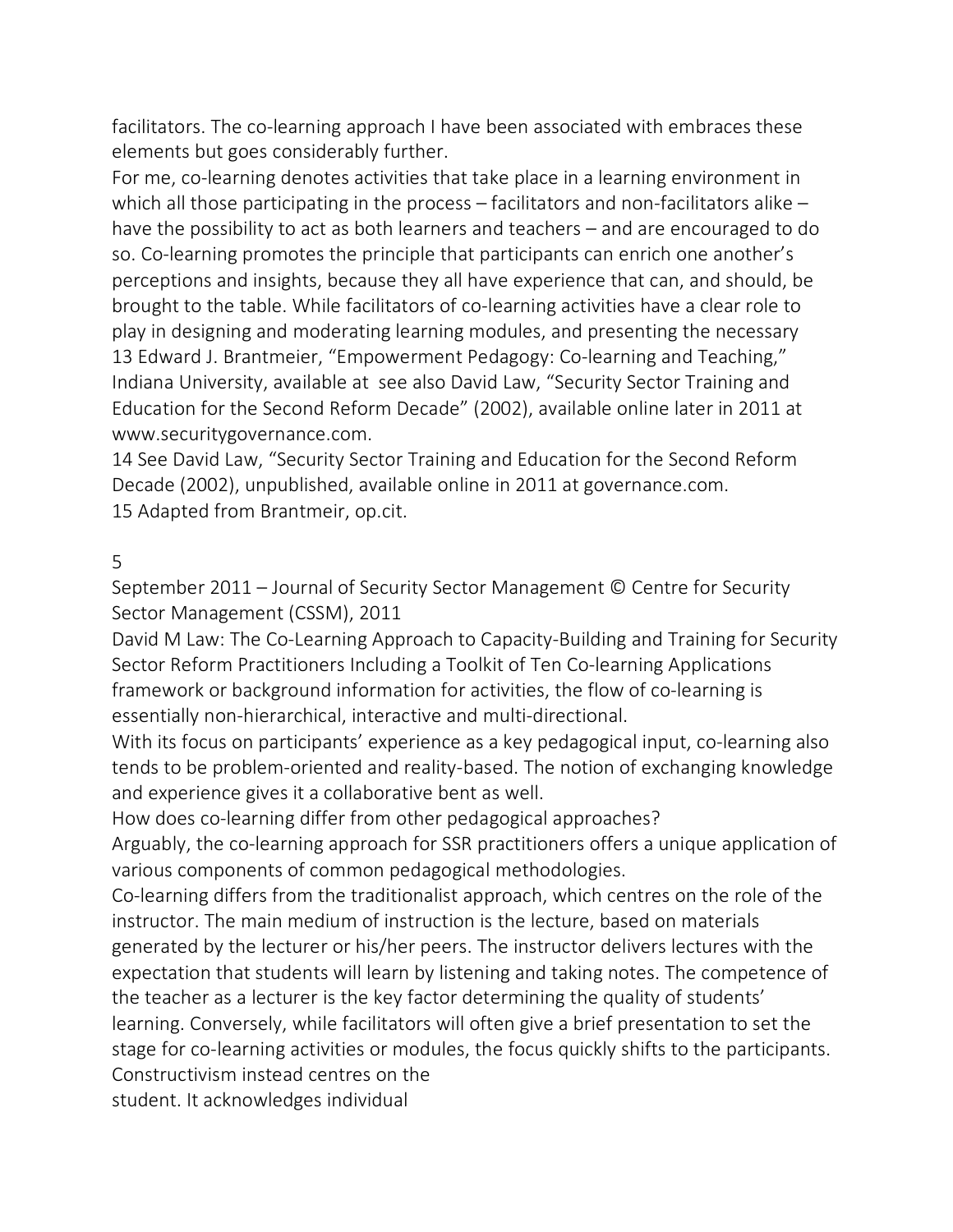differences in learning styles and gives students a significant say in the choice of subject matter and the pace of study. The quality of learning is thereby dependent on the motivation of the students and the quality of their interaction with each other. The

teacher's role focuses on designing real life situations and problem-solving activities, taking into account students' prior knowledge and abilities, and facilitating them effectively.16 Co-learning bears many similarities with constructivism, but it differs from this approach in that the facilitator plays a crucial role in shaping the learning experience.

Blended learning advocates mixing various pedagogical approaches in order to best cope with the learning requirements in a given situation. As such, it can combine elements from any of the schools described above. In addition, blended learning often emphasises using instructional and web-based technologies to enhance general pedagogical approaches.17 Co-learning, likewise, incorporates elements from different teaching methods and accepts that training approaches need to be 16 Sofie M. M. Loyens, Remy M. J. P. Rikers and Henk G. Schmidt, "Students' Conceptions of Constructivist Learning in Different Programme Years and Different Learning Environments," British Journal of Educational Psychology, vol. 79 (2009): 503.

17 Margaret Driscoll, "Blended Learning: Let's Get Beyond the Hype," IBM Global Services, Consultants Point of View, Available online at https://www.ibm.com/services

6

September 2011 – Journal of Security Sector Management © Centre for Security Sector Management (CSSM), 2011

I hear and I forget.

I see and I remember. I do and I understand.

Confucius,

Chinese philosopher & reformer (551 BC – 479 BC)

David M Law: The Co-Learning Approach to Capacity-Building and Training for Security Sector Reform Practitioners Including a Toolkit of Ten Co-learning Applications adapted to participants' needs, but its approach goes well beyond the need to use different techniques.

Cooperative learning builds upon social interdependence theory. The use of teaching methods that incorporate the five basic elements of cooperation – positive interdependence, individual accountability, promotive interaction, the appropriate use of social skills, and group processing – leads to a more positive and beneficial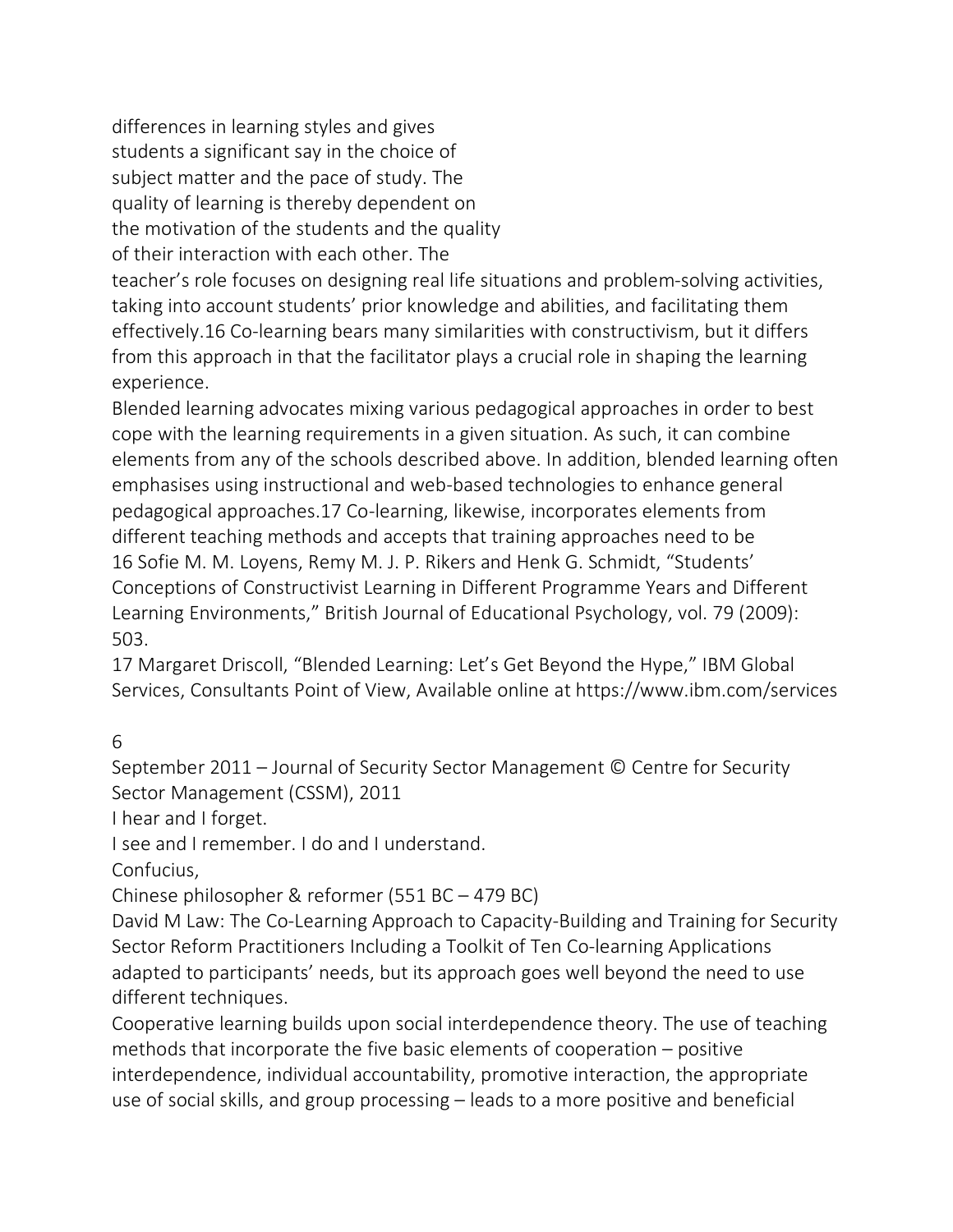learning experience for students. Students work in groups; each student has specific knowledge or expertise to share and is responsible for completing their own work, but evaluation is conducted based on group achievements. In this method, the teacher or facilitator's role is to appropriately structure cooperative learning activities, rather than to directly convey information.18 This approach most closely approximates that of co-learning.

The co-learning approach for SSR practitioners borrows from all of these approaches: The teacher or facilitator plays a central role, as in the traditionalist approach; the students or participants do as well, as in constructivism; co-learning uses a variety of methodologies, as in blended learning; and positive interdependence among participants is key in both cooperative learning and co- learning. Where co-learning differs from the other methodologies is in its emphasis on a multi-directional pedagogical process in which all participants are encouraged to be learners and teachers, and the learning modules are constructed accordingly. The co-learning approach is designed to maximise what participants can learn from one another and from the facilitator, as well as what the facilitator can learn from the other participants. It is, moreover, highly operational.

The following diagram compares the key features of these different pedagogical approaches, and highlights which elements are incorporated into the co-learning approach for SSR practitioners.

18 David W. Johnson, Roger T. Johnson and Karl Smith, "The State of Cooperative Learning in Postsecondary and Professional Settings," Educational Psychology Review, vol. 19 (2007): 15-29; and Robert E. Slavin, "Research on Cooperative Learning and Achievement: What We Know, What We Need to Know," Center for Research on the Education of Students Placed at Risk, Johns Hopkins University, October 1995. According to Johnson, Johnson and Smith, Positive interdependence suggests that all participants have something to share with group members and success cannot be achieved without everyone's input; positive interdependence is best understood as participants feeling that they "sink or swim" together. Individual accountability means that each participant is held accountable for contributing his or her "fair share" to the group effort. Promotive interaction means that group members encourage and support each other in order to achieve their common aims. The appropriate use of social skills is meant to explain that group members must communicate and use teamwork in order to achieve their goals. Finally, group processing means that groups must be able to periodically reflect on how they function in order to make adjustments to increase their effectiveness and improve their learning experience.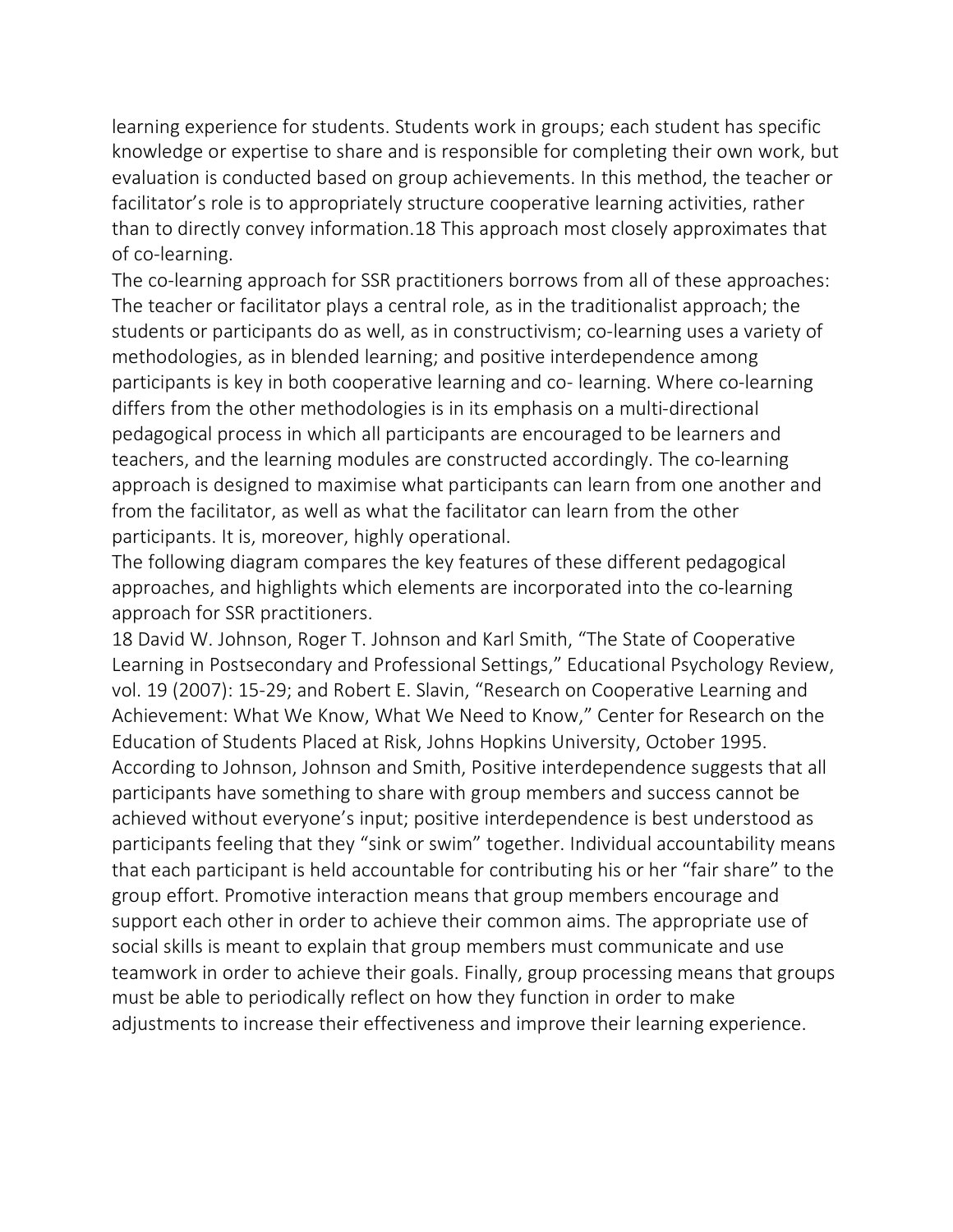#### 7

September 2011 – Journal of Security Sector Management © Centre for Security Sector Management (CSSM), 2011

David M Law: The Co-Learning Approach to Capacity-Building and Training for Security Sector Reform Practitioners Including a Toolkit of Ten Co-learning Applications Why is the co-learning approach appropriate for training in the field of SSR? Co-learning has proven a particularly effective approach to SSR for several reasons. First, co-learning, like cooperative learning, leads to positive learning outcomes, such as a higher rate of information retention, strong interpersonal relations, and positive attitudes towards learning.19

Second, co-learning places participants from SSR donor and SSR implementing countries on an equal footing. SSR training is not, and should not be, a one-way street whereby donors provide knowledge and expertise, and their partners simply consume this knowledge and expertise. In fact, partners can teach donors plenty about SSR, particularly since they invariably know the situation in their countries much better than donors do. Many partner countries have also engaged in a comprehensive reform process, whereas often the donor states that wish to instruct them may have carried out little reform in their own security sectors. Co-learning is then pedagogy's answer to the question of how to secure local ownership when

19 David W. Johnson, Roger T. Johnson and Karl Smith, "The State of Cooperative Learning in Postsecondary and Professional Settings," Educational Psychology Review, vol. 19 (2007): 27.Such results are also borne out by the high ratings given to colearning activities carried out by DCAF in programme evaluations, available for consultation at DCAF. For information on the evaluations, contact and www.dcaf.ch.

#### 8

September 2011 – Journal of Security Sector Management © Centre for Security Sector Management (CSSM), 2011

David M Law: The Co-Learning Approach to Capacity-Building and Training for Security Sector Reform Practitioners Including a Toolkit of Ten Co-learning Applications representatives of development donors and their partner countries work together in a learning situation.20

This aspect of co-learning is typically reinforced by the use of real-life material from environments where SSR has been, or is being, implemented. Owing to its emphasis on multidirectional experience exchange, co-learning facilitates the osmosis between generic knowledge of SSR that a facilitator can bring to the training, along with his or her field experience, and the in-country insights that practitioners involved in a national SSR process can contribute to the training activity.21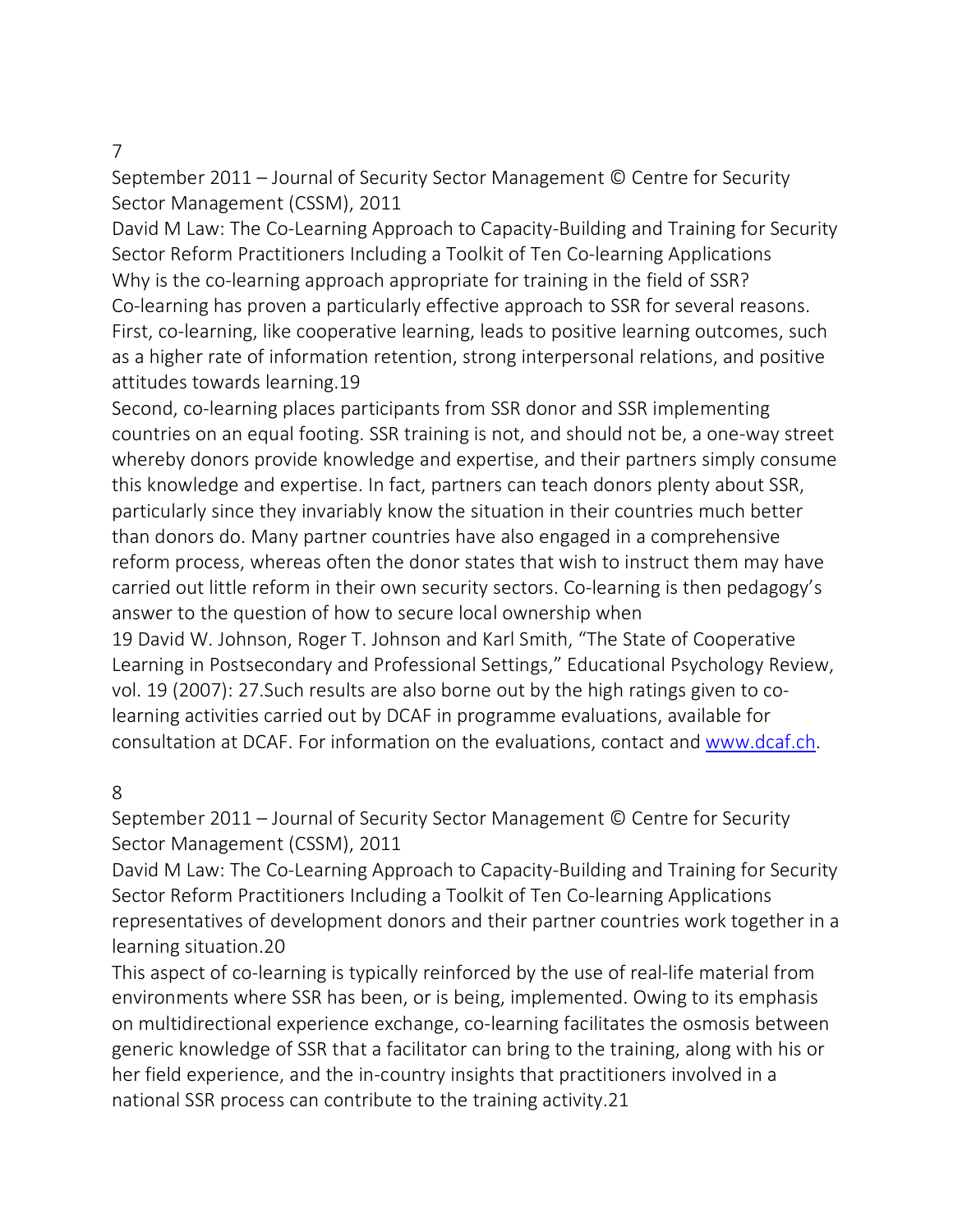Third, in putting participants' ideas and perceptions on centre-stage, co-learning can be an empowering experience. Sometimes, it can be used to jump start an SSR process that has not yet started, or that has stalled, by injecting fresh insights into a policy community or acting as a catalyst for generating a critical mass of support for reform. 22

Fourth, co-learning strikes a balance between the lecture-based approach and the interactive, activities-based approach. While many educational theorists tout the effectiveness of active learning activities, others have pointed out that too little guidance in such activities leads to incomplete knowledge and misconceptions among learners.23 Setting the stage for co-learning activities with a presentation framing the subject matter ensures that students have the necessary background knowledge to fully engage.

Fifth, co-learning is a technique conducive to teaching adults. Adult learners assume a higher degree of responsibility for their own learning and bring to the table prior knowledge and diverse professional experience. The co-learning approach encourages participants to draw on this knowledge and experience to enrich their own learning experience as well as those of the facilitator and of other participants.24 Last but not least, by focusing on participants' experience and knowledge, and its exchange, co-learning helps raise awareness of the multiple demands that SSR places on practitioners and how they can be dealt with. For example, training 20 Because co-learning is not a one-directional flow of knowledge from trainer to trainees, the terms "participants" and "facilitator" are used in lieu of "students" and "teacher".

21 Typically, co-learning activities will include participants from several countries and institutional actors, both donor and partner, where the wide range of skill- and experience sets can considerably enhance the potential for co-learning..

22 As a practitioner involved in SSR field activities, I experienced this effect in both the Central African Republic and Guinea Bissau in 2008.

23 See, for example, Paul A. Kirschner, John Sweller and Richard E. Clark, "Why Minimal Guidance During Instruction Does Not Work: An Analysis of the Failure of Constructivist, Discovery, Problem-Based, Experiential, and Inquiry-Based Teaching," Educational Psychologist Vol. 41, No. 2 (2006): 75-86.

24 As is the case with any pedagogical approach, the effectiveness of co-learning activities is also shaped by factors beyond the facilitator's control such as the interaction among personalities in the learning environment, the infrastructure, etc. It is also important to note that while much of SSR subject matter lends itself to colearning, certain topics necessitate the use of more traditional pedagogy. Clearly, instruction in the use of firearms and language training, which are sometimes subsumed in SSR programmes, does not lend itself to a co- learning approach.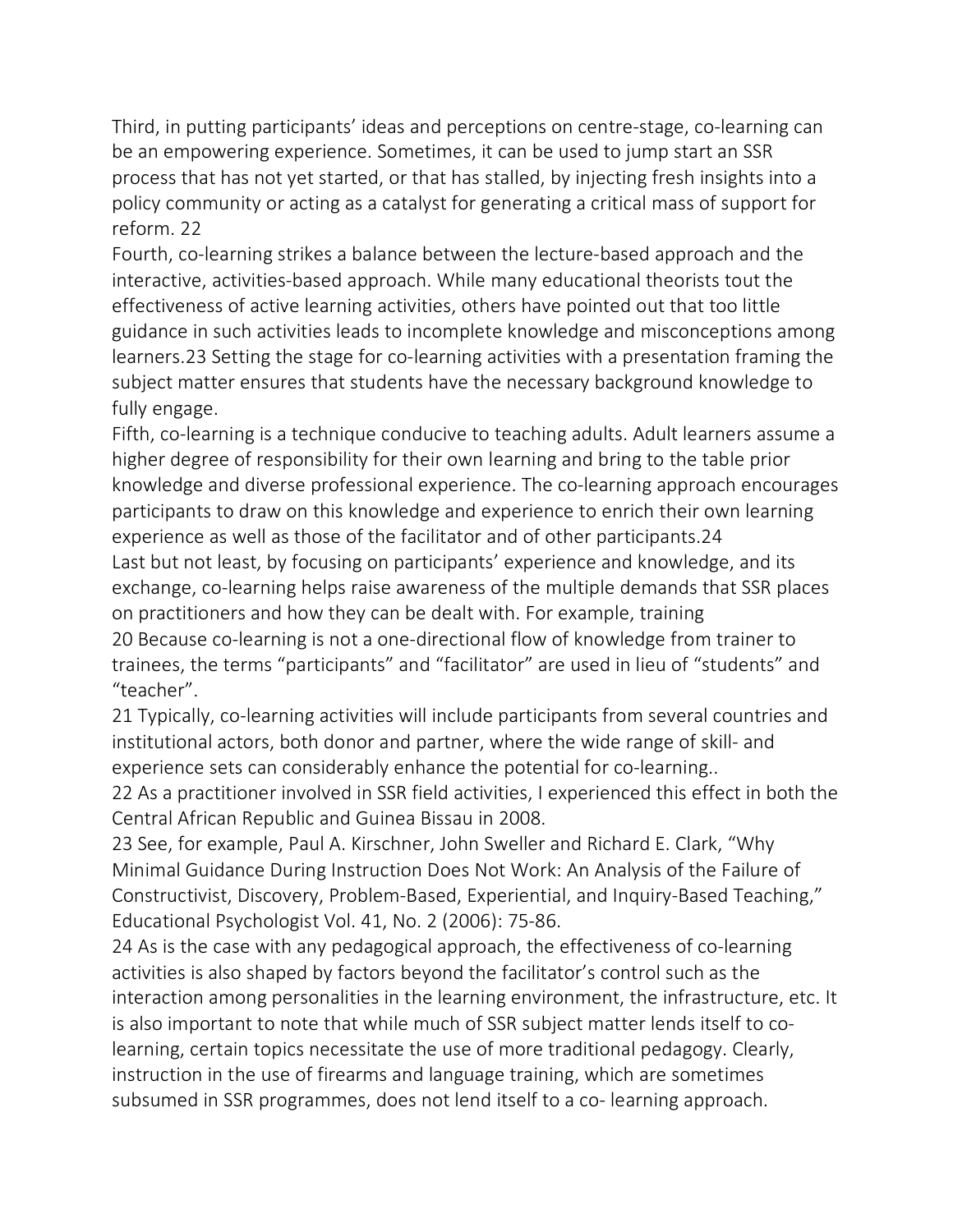9

September 2011 – Journal of Security Sector Management © Centre for Security Sector Management (CSSM), 2011

David M Law: The Co-Learning Approach to Capacity-Building and Training for Security Sector Reform Practitioners Including a Toolkit of Ten Co-learning Applications modules that encourage participants to think about coordination challenges and ways of addressing them can translate into practical improvements in the field.25 What are some of the tools that lend themselves to the co-learning approach? The annex included at the end of this article showcases several different methodologies that privilege a co-learning approach as well as examples of their use. They have been used by trainers working for a variety of sponsors and in a variety of venues.26 For example, some of the tools – scenario-planning, SWOT, and mapping – have long been used by the business community. Gaps identification or gaps analysis and simulation are no strangers to the development community, but they have been used by many other actors; for instance, during most of the Cold War, NATO ran an annual simulation exercise featuring a major "hot" East-West conflict. Benchmarking, in one form or another, is in use by organisations that compile indexes such as Freedom House's Freedom in the World or the World Bank's World Development Indicators. I began working with the other four tools – text analysis, strategy development, case-study comparison and collaborative policy creation – while teaching at the Geneva Centre for Security Policy as of 1996, but I am rather certain that they have been used by others, and I make no claim of originality. These tools have been chosen with several considerations in mind. First, they lend themselves to interactivity and exchange among participants. Second, they can be set up so as to focus on a situation that will teach participants about challenges they will encounter in the field. Or, they can be geared to deal with existing problems, such as the need to revise a security sector reform plan that has become outdated. Third, they lend themselves to the typically diverse backgrounds of SSR training audiences, including participants from different countries, actors, ranks and functions. Fourth, they generally fit into a manageable time frame – typically a ninety-minute module – although some tools can require considerably more time in order to yield robust results. Finally, they have been used successfully, as post-training evaluations have testified.27

The following diagram displays the ten co-learning applications that will feature in the annexed toolkit.

25 For example, an SSR simulation exercise can have participants role-playing different actors in a SSR setting with different priorities and national or professional cultures and having to devise a joint action plan. programmes.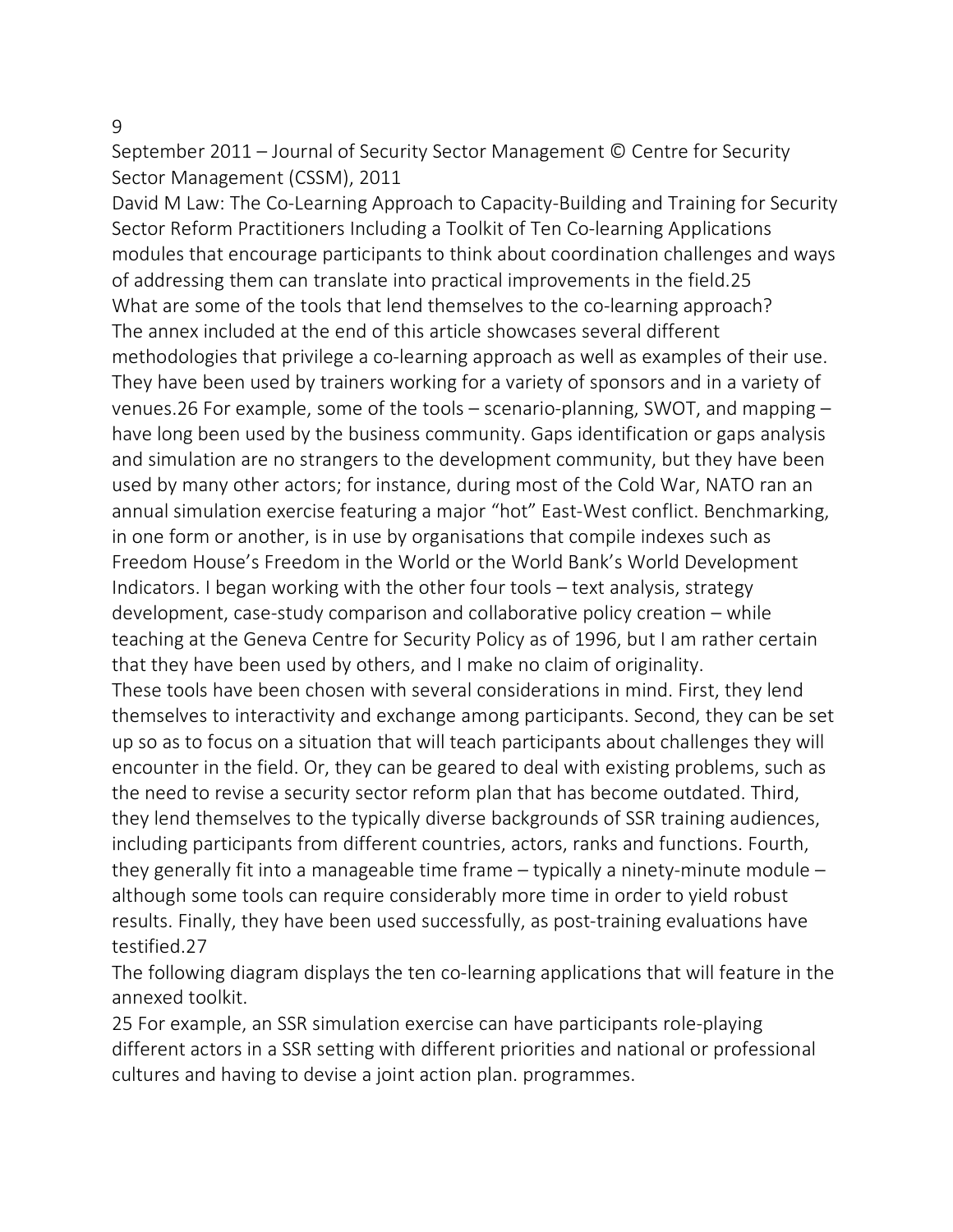### 10

September 2011 – Journal of Security Sector Management © Centre for Security Sector Management (CSSM), 2011

David M Law: The Co-Learning Approach to Capacity-Building and Training for Security Sector Reform Practitioners Including a Toolkit of Ten Co-learning Applications Types of Co-Learning Activities28

The Future of SSR training: why the co-learning approach needs to be further developed

As was observed in the introduction, SSR is still a young and relatively untried paradigm for addressing complex development and security issues. Accordingly, the SSR training agenda is still very much evolving. Looking ahead, what are some of the areas and issues which this agenda should seek to address in the future? First, there are a number of gaps in the conceptualisation of SSR that need to be filled and integrated into SSR training approaches. For example, it has only been recently that the SSR community has turned its attention to the need for training programmes that address jointly security and justice sector reform, and try to ensure that practitioners in these respective areas work for common purposes. Much more needs to be done here. Another area where there is a training deficit includes the relationship between poverty, conflict and employment, as highlighted in the 2011 World Development Report: Conflict, Security and Development.29 Then there is the question of the sociological profiles of different security providers – police, military,… 29 See the 2011 World Development Report , available at http://wdronline.worldbank.org/

# 11

September 2011 – Journal of Security Sector Management © Centre for Security Sector Management (CSSM), 2011

David M Law: The Co-Learning Approach to Capacity-Building and Training for Security Sector Reform Practitioners Including a Toolkit of Ten Co-learning Applications intelligence services and the like – and the implications of the differences in their approaches for SSR implementation. The regional dimension of SSR is similarly underdeveloped in the current training agenda.30 As practitioners and academics alike come to appreciate the intricacies of SSR, the field will continue to grow, incorporating more diverse and complex topics. The ever-expanding nature of SSR highlights not only the usefulness, but also the necessity, of applying the co-learning method; in order to effectively address the changing issues of SSR, Practitioners must learn from their own and others' experiences.

A related issue concerns the next generation of SSR training. The introductory SSR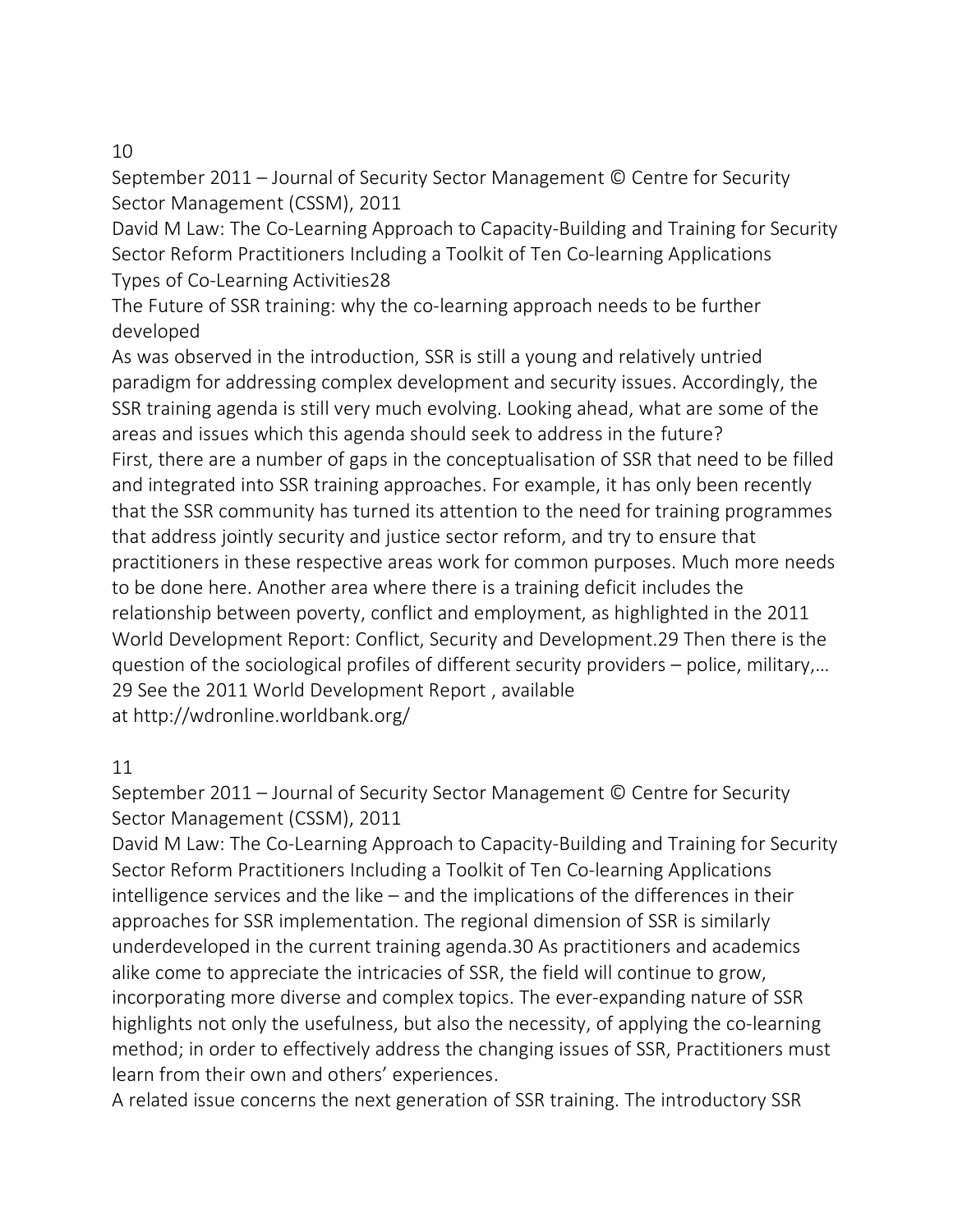training course ("level one"), developed by the DCAF International Security Sector Advisory Team (TEAM), is now, three years after its launching, a mature product and arguably the gold standard in SSR training. What are needed now are more advanced SSR training courses that will better cater to the needs of practitioners working on SSR in the field. While the co-learning approach helps adjust the structure of trainings to better meet the needs of participants, the content of trainings will also need to be adapted. This will likely need to go in three directions: first, training on the SSR programme cycle – for example, assessments, programme design, monitoring, evaluation; second, training on cross-cutting issues such as budget management, mediation and coordination; and third, training devoted to the various components of SSR such as police reform, border management and defence reform – from an SSR perspective, to be sure.

SSR should also be more present in university curricula. To my knowledge, the only SSR course offered at university level is the Security Sector Management programme at Cranfield.31 There is certainly room for similar programmes to be made available on other continents. If not all universities can allow themselves an SSR degree, they can introduce SSR modules or activities, such as those presented in the annex of this article, in their programmes in the areas of development, political science and public policy.32

Finally, there are still very few actors that have an effective capacity to design and deliver SSR training programmes. Several members of the Association for Security Sector Education and Training (ASSET) show promise in this area and are now offering SSR courses. The organisation has the potential to broaden and deepen the training agenda, and make sure that SSR training capacity becomes more evenly distributed geographically. That said, SSR training still suffers from the dilemma that sparked its emergence: too little expertise in the development community on security issues and too little expertise in the security community on development issues – just 30 The DCAF Training Toolkit for Training Parliamentary Staff Advisors and Civil Servants, which describes methodologies for training young professionals participating in the Parliamentary Staff Advisors Programme for Southeastern Europe, offers several tools that can be used for regional capacity-building in the area of SSR. Written by Teodora Fuior, David Law and Marc Remillard, with the assistance of Martha Baillargeon, Research Assistant to David Law, the toolkit will be available in fall 2011. It will also be possible to access it at .

31 For information on the programme, see 32 For the outlines of such a possible module, see the training and teaching page of www.securitygovernance.com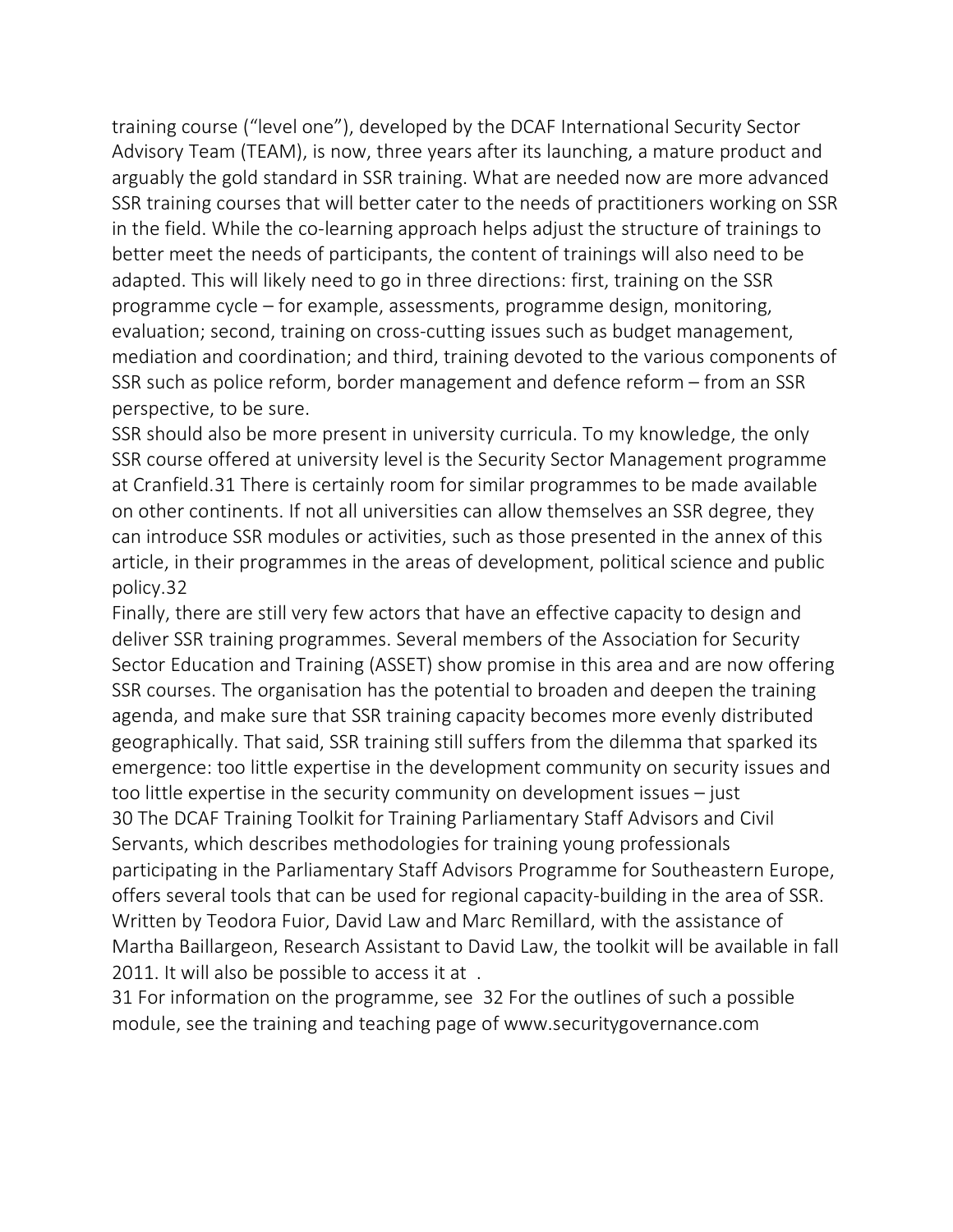### 12

September 2011 – Journal of Security Sector Management © Centre for Security Sector Management (CSSM), 2011

David M Law: The Co-Learning Approach to Capacity-Building and Training for Security Sector Reform Practitioners Including a Toolkit of Ten Co-learning Applications witness the debate about policy approaches of the donor community in Afghanistan. On the whole, however, SSR training has made important inroads since the first concerted efforts were made to roll out SSR training in 2008. But the effort to transform working experiences in the field and headquarters into viable vehicles for SSR co-learning must continue apace.

### **Conclusion**

Security Sector Reform capacity-building and training programmes favour a colearning approach, because of the nature of the issue, the inter-relationships among its practitioners and the tendency for its practitioners to be mature learners. After first addressing the nature of SSR and its implications for trainings, this article has explored the origins of the co-learning and offered a rationale for applying the concept in the field of SSR. Then, the article has described a selection of methodologies successfully conducted during trainings that the author has been associated with. There are doubtlessly many more to be developed, drawing on the growing field experience of SSR, but the tools and activities presented should offer a strong starting point for those facilitators seeking to apply the co-learning. Beyond this, and in light of the author's reflections on the future of SRR training, it may well be that the approach developed for co-learning will prove to be more generally useful in the field of security studies, and perhaps even helpful in creating new symmetries among practitioners and theoreticians in other fields of enquiry. This is, at any rate, the hope that underlies this article.

### 13

September 2011 – Journal of Security Sector Management © Centre for Security Sector Management (CSSM), 2011

David M Law: The Co-Learning Approach to Capacity-Building and Training for Security Sector Reform Practitioners Including a Toolkit of Ten Co-learning Applications Works Consulted

Allen, W.J., et al. "Co-learning our way to sustainability: An integrated and community- based research approach to support natural resource management decision-making." In Multiple Objective Decision Making for Land, Water and Environmental Management. S.A. El-Swaify and D.S. Yakowitz, Eds. Boston: Lewis Publishers, 1998, Ch. 4: pp. 51-59. Available online at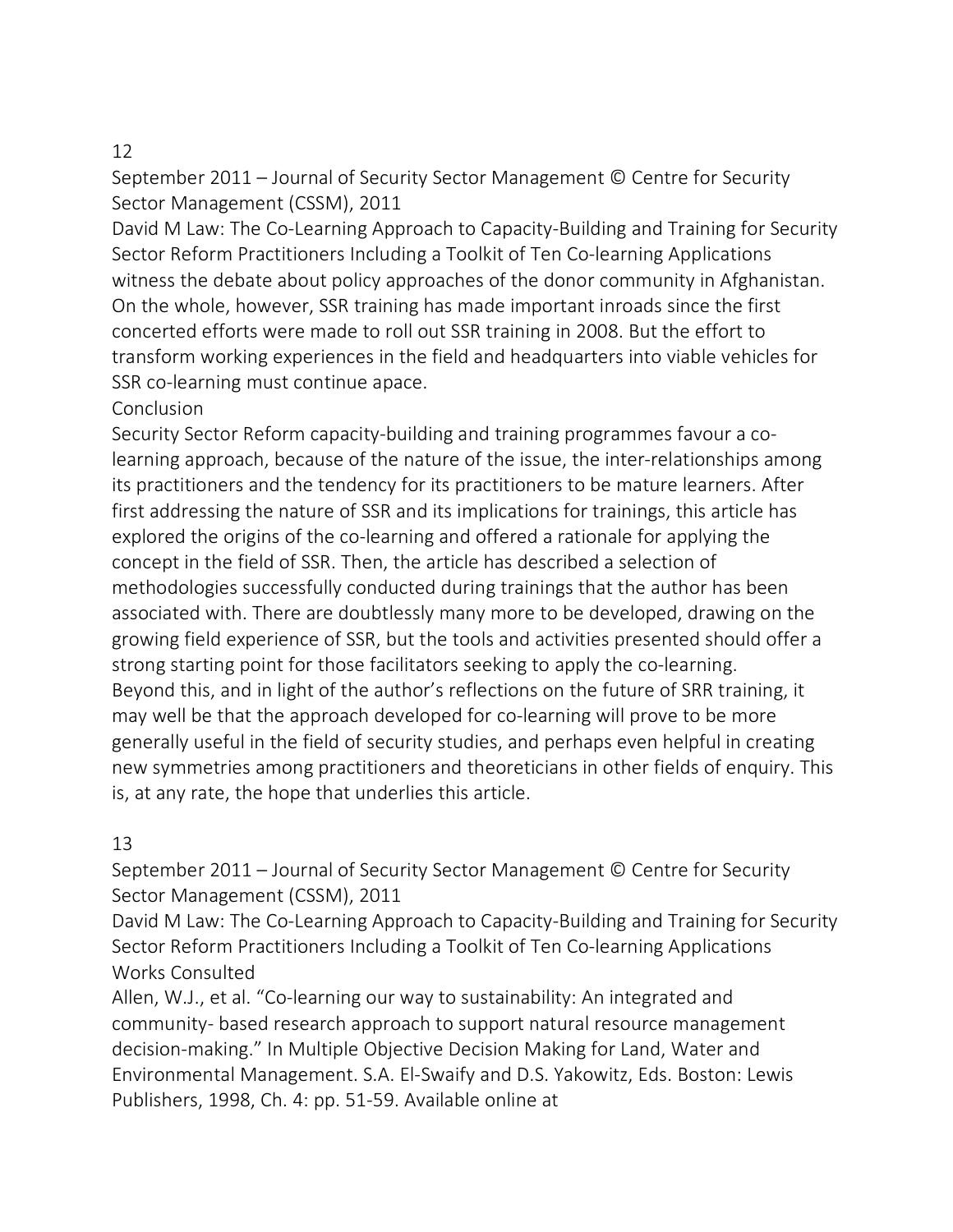Anzai, Yuichiro and Herbert A. Simon. "The Theory of Learning by Doing." Psychological Review Vol. 86, No. 2 (1979): 124-140.

Ball, Nicole. "Dilemmas of Security Sector Reform: Response to 'Security Sector Reform in Developing and Transitional Countries.'" Berghof Research Center for Constructive Conflict Management, August 2004.

Barron, Brigid J.S. et. al. "Doing with Understanding: Lessons from Research on Problem- and Project-Based Learning." Journal of the Learning Sciences Vol. 7, No. 3/4 (1998): 271-311.

Bodner, George M. "Constructivism: A Theory of Knowledge." Journal of Chemistry Education Vol. 63, No.10 (1986): 873-878.

Bonwell, Charles C. and James A. Eison. "Active Learning: Creating Excitement in the Classroom." Available online at

Brantmeier, Edward J. "Empowerment Pedagogy: Co-learning and Teaching." Indiana University. Available online at

Brzoska, Michael. "Development Donors and the Concept of Security Sector Reform," Occasional Paper No. 4. Geneva: The Geneva Centre for the Democratic Control of Armed Forces (DCAF), November 2003.

Chuter, David. "Understanding Security Sector Reform." Journal of Security Sector Management, Vol. 4, No. 2 (2006).

Driscoll, Margaret. "Blended Learning: Let's Get Beyond the Hype." IBM Global Services, Consultants Point of View. Available online

at 07.ibm.com/services/pdf/blended\_learning.pdf.

Gokhale, Anuradha A. "Collaborative Learning Enhances Critical Thinking." Journal of Technology Education Vol. 7, No. 1 (1995): 23-30.

Hendrickson, Dylan and Andrzej, Karkoszka. "The Challenges of Security Sector Reform." In SIPRI Yearbook 2002: Armaments, Disarmament and International Security." Stockholm: Stockholm International Peace Research Institute, 2002.

Johnson, David W., Roger T. Johnson and Karl Smith. "The State of Cooperative Learning in Postsecondary and Professional Settings." Educational Psychology Review, Vol. 19 (2007): 15-29.

Kirscher, Paul, John Sweller and Richard E. Clark. "Why Minimal Guidance During

14

September 2011 – Journal of Security Sector Management © Centre for Security Sector Management (CSSM), 2011

David M Law: The Co-Learning Approach to Capacity-Building and Training for Security Sector Reform Practitioners Including a Toolkit of Ten Co-learning Applications Instruction Does Not Work: An Analysis of the Failure of Constructivist, Discovery, Problem-Based, Experiential, and Inquiry-Based Teaching." Educational Psychologist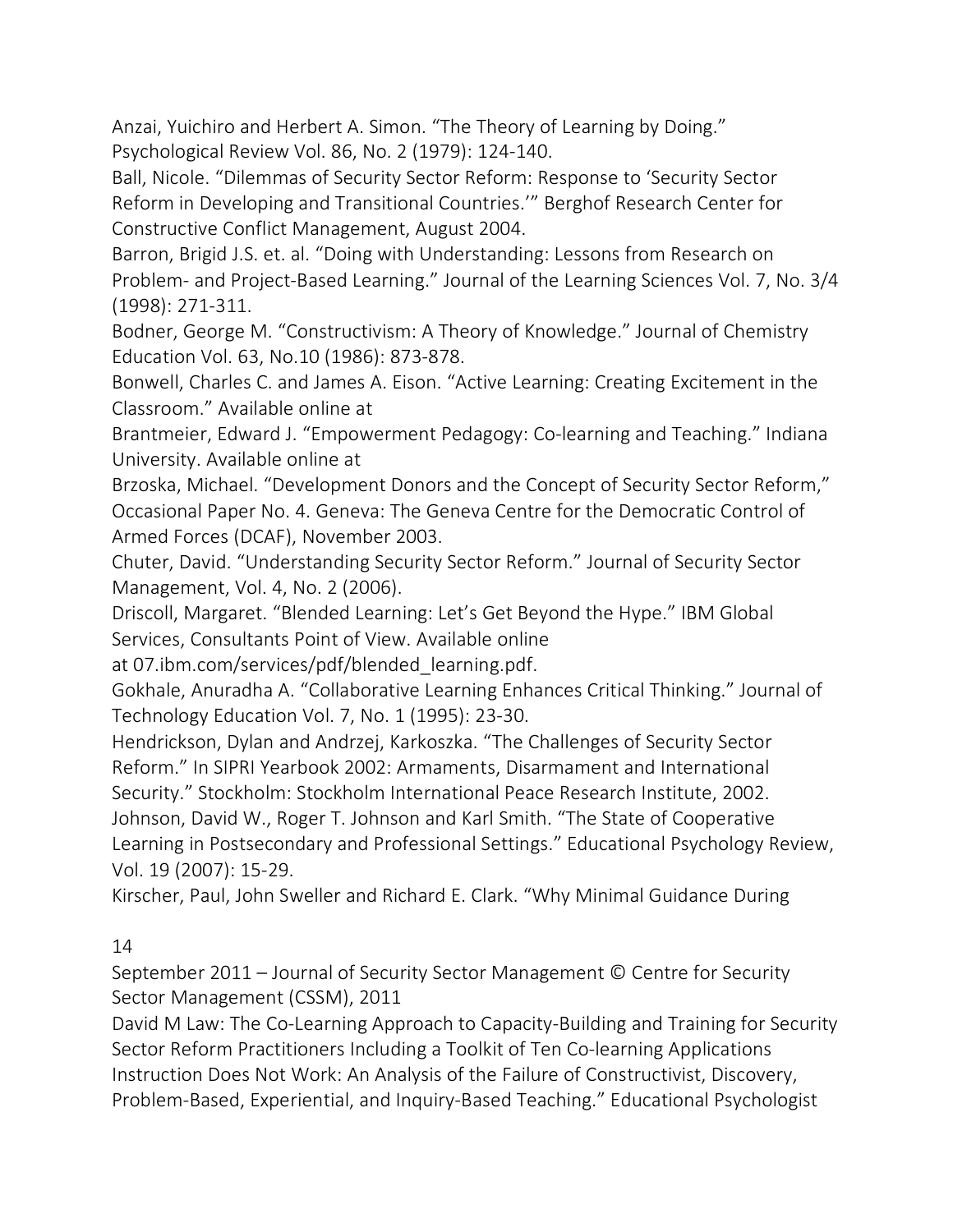Vol. 41, No. 2 (2006): 75-86.

Lave, Jean and Etienne Wagner. Situated Learning: Legitimate Peripheral Participation. Cambridge: Cambridge University Press, 1991.

Law, David. "Security Sector Training and Education for the Second Reform Decade," 2002. Available online later in 2011 at www.securitygovernance.com.

Loyens, Sofie M. M., Remy M. J. P. Rikers and Henk G. Schmidt. "Students' Conceptions of Constructivisit Learning in Different Programme Years and Different Learning Environments." British Journal of Educational Psychology, Vol. 79 (2009): 501-514.

Murphey, Tim, Chitose Asaoka, and Mari Sekiguchi. "Primary Teachers Co-learning English with their Students." The Language Teacher, Vol. 28, No. 2 (2004): 15-18. Available online at \_Materials\_Devlpmt\_files/murpheyPrimTsLearn.pdf.

Nam, Jin-Wu, et al. "Human microRNA prediction through a probabilistic co-learning model of sequence and structure." Nucleic Acids Research, Vol. 33, No. 11

(2005):3570-3581. Available online at

Nanjappa, Aloka and Michael M. Grant. "Constructing on Constructivism: The Role of Technology." Electronic Journal for the Integration of Technology in Education. Available online at

Shoham, Yoav and Moshe Tennenholtz. "Co-Learning and the Evolution of Social Activity." Stanford University Department of Computer Science, 1994. Available online at

Slavin, Robert E. "Research on Cooperative Learning and Achievement: What We Know, What We Need to Know." Center for Research on the Education of Students Placed at Risk, Johns Hopkins University, October 1995.

Smith, Barbara Leigh and Jean T. MacGregor. "What is Collaborative Learning?" Available online at

Sparrow, Len et al. "Student centred learning: Is it possible?" Available online at Stahl, Gerry, Timothy Koschmann and Dan Suthers. "Computer-supported collaborative learning: An historical perspective." Available online at Wulf, Herbert. "Security Sector Reform in Developing and Transitional Countries." Berghof Research Center for Constructive Conflict Management, July 2004. Zhou, Y. and S. Goldman. "Democratic Co-learning." 16th IEEE International Conference on Tools with Artificial Intelligence, p. 594-602. Accessible at http://ieeexplore.ieee.org/xpl/freeabs\_all.jsp?arnumber=1374241.

15

September 2011 – Journal of Security Sector Management © Centre for Security Sector Management (CSSM), 2011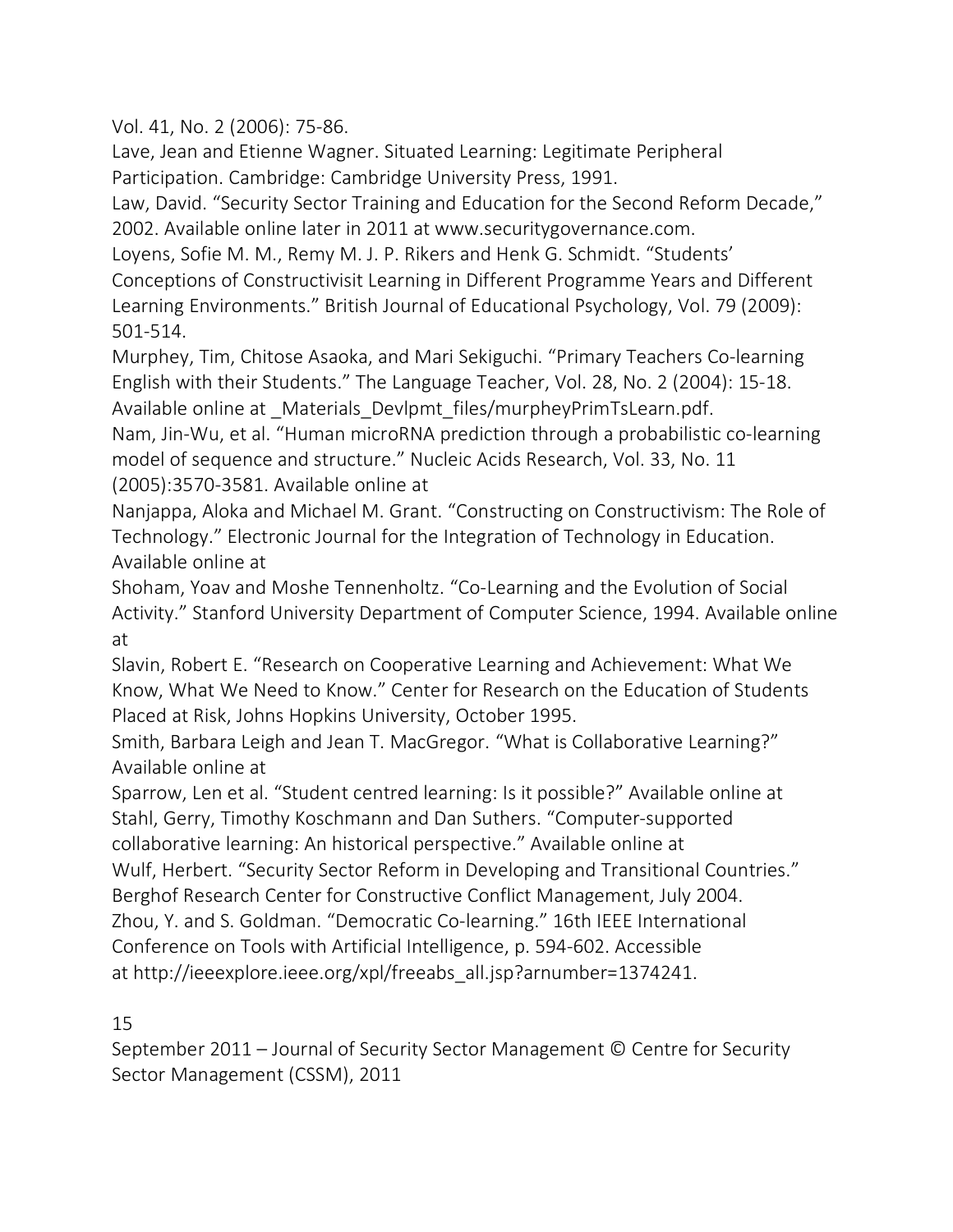David M Law: The Co-Learning Approach to Capacity-Building and Training for Security Sector Reform Practitioners Including a Toolkit of Ten Co-learning Applications Annex.

Toolkit of Ten Co-learning Applications for SSR Education and Training This toolkit provides descriptions of ten co-learning applications used by the author with arrange of audiences in various contexts.

All these tools require the facilitator to play an active role in

1. settingoutthebackgroundparticipantswillneedtoengageintheexercise,

2. establishingitsstructureandanygroundrules,

3. monitoringandguidingparticipants'brainstormingontheissueathand,

4. ensuring effective debriefing in the plenary of discussions carried out in

smaller groups and

5. helpingparticipantsdrawconclusionsfromtheirwork.

Most of these descriptions include a diagram showing the main results generated during the co-learning exercise. These can be rather sophisticated as in the case of scenario planning or collaborative policy creation, or highly rudimentary as in the case of the outcomes of the SWOT or gaps identification exercises featured here. When colearning is used for training purposes, the process will tend to be more

### 16

September 2011 – Journal of Security Sector Management © Centre for Security Sector Management (CSSM), 2011

David M Law: The Co-Learning Approach to Capacity-Building and Training for Security Sector Reform Practitioners Including a Toolkit of Ten Co-learning Applications important than the product; when a co-learning application is used as a platform for developing policy, the onus will of course be on achieving a robust outcome. Scenario Planning

Scenario-planning is designed to help one think about the different ways a particular phenomenon may evolve in the future. Unlike traditional planning methods, scenario planning is multi-futuristic, conceiving of the future in terms of various possible outcomes. It avoids the established practice of trying to predict a single future as the one that will come to pass.

Scenario planning was originally developed for thinking about situations in which a thermonuclear war might or might not take place. Later it was used by oil industry actors to help anticipate the evolution of energy prices. Later still, scenario-planning was used as a method for anticipating the different ways countries or communities might evolve. 33

Scenario planning creates a dialogue among the participants involved in the exercise, supporting their efforts to find a common language and understanding of the factors and forces shaping the trajectory of the phenomenon under study. The three or four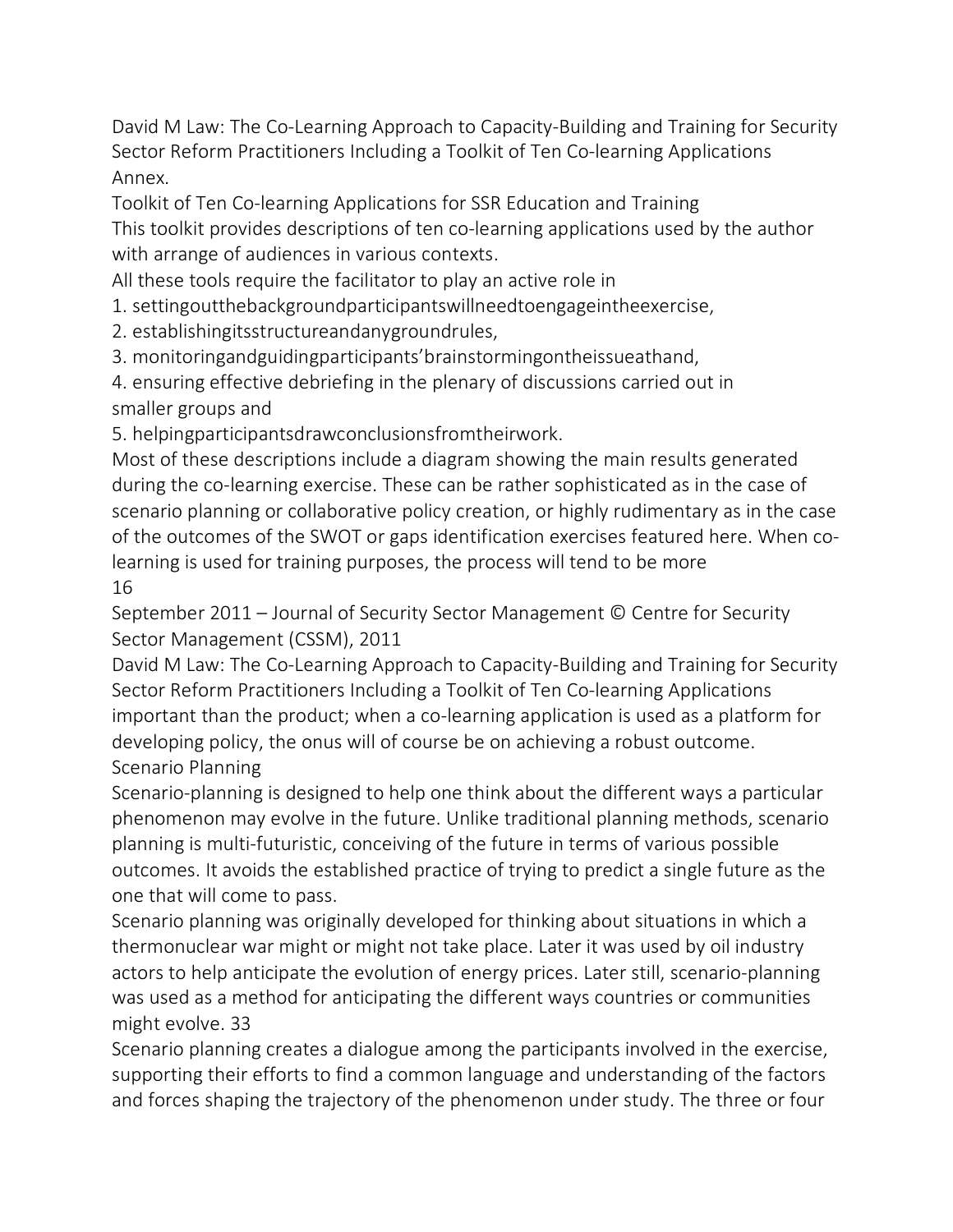scenarios generated through this process provide a platform for a discussion of the strategies and policies required to optimise outcomes. Scenario planning can be helpful in a variety of SSR-related situations. For example, it can serve as a useful vehicle for developing conflict prevention and resolution strategies, or for preparing the ground for the development of a national or regional security strategy. As an example of the need to think about the different ways the present can become future, see the following illustration. This shows the situation as perceived on the western and eastern sides of the Berlin Wall in the early fall of 1989. The respective political elites tended to project their official presents forward as the inevitable or the preferred future, while ignoring the factors that were at work in creating a new reality: the post-Cold War World.

33 For more information about scenario planning and its history see "Why Scenarios?" Global Business Network, accessed 9 August 2011 from http://www.gbn.com/about/scenario\_planning.php.

# 17

September 2011 – Journal of Security Sector Management © Centre for Security Sector Management (CSSM), 2011

David M Law: The Co-Learning Approach to Capacity-Building and Training for Security Sector Reform Practitioners Including a Toolkit of Ten Co-learning Applications Perceived Futures before the Fall of the Berlin Wall (early fall 1989)34 34 This diagram was conceptualised and drawn by Nikolai Khlystov in 2009.

### 18

September 2011 – Journal of Security Sector Management © Centre for Security Sector Management (CSSM), 2011

David M Law: The Co-Learning Approach to Capacity-Building and Training for Security Sector Reform Practitioners Including a Toolkit of Ten Co-learning Applications As an example of the contrasting futures that can be imagined for a phenomenon, the following graph emerged from an exercise during which participants attempted to capture the different ways the threat spectrum facing the Euro-Atlantic Community might evolve in the period running up to 2020. 35

Euro-Atlantic Threat Scenarios to 202036

states still dominate

human and environmental causes of conflict

primarily human causes of conflict

non-state actors increasingly important

35 This exercise was carried out in 2004 at an Advanced Research Workshop sponsored by the NATO Science for Peace and Stability Programme and the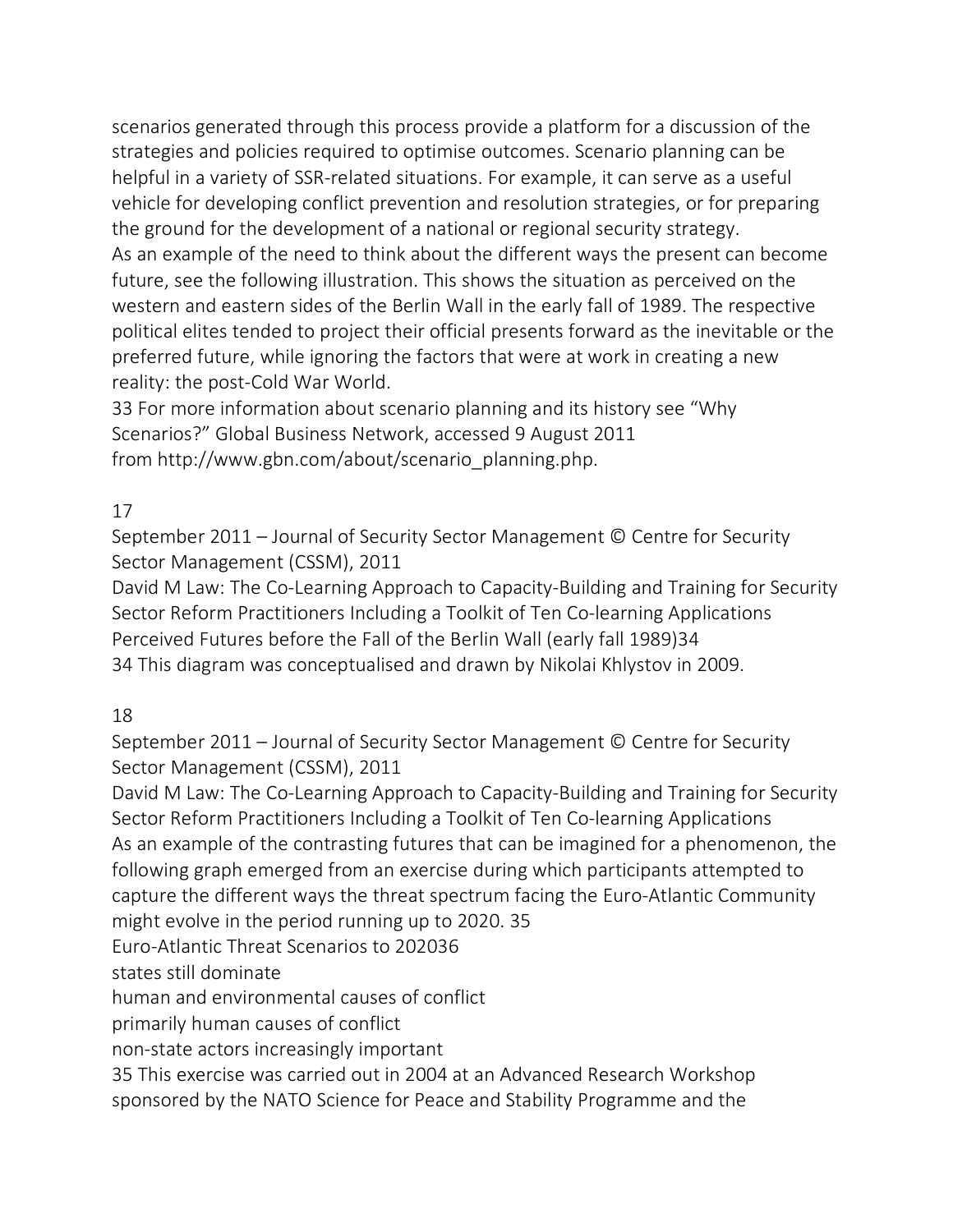authorities of the Government of Bulgaria.

36 In this scenario exercise, two driving forces were used to construct a matrix showing three ways the threat spectrum facing the Euro-Atlantic community might evolve in the period to 2020. The horizontal axis relates to whether security issues continue to be primarily about conflict driven by human beings or whether they are shaped by an admixture of human and environmental causes (whereby it is acknowledged that many environmental problems are the result of human abuse of the environment). The vertical axis has as its extremes a world in which states are still the dominant actors and one in which they have been displaced in their leading role by non-state actors. Globawin is a scenario in which the Euro-Atlantic community successfully mobilises other states of the world community against the human causes of conflict. Stateloss is a scenario in which the failure of the Euro-Atlantic community to do so heralds the eclipse of the state as the primary actor in the international system to the benefit of the non-state actor. Ecocrash is a scenario in which the efforts of various

types of actors to stem rising human and environmentally-generated conflict do not succeed, with ecological collapse resulting.

### 19

September 2011 – Journal of Security Sector Management © Centre for Security Sector Management (CSSM), 2011

David M Law: The Co-Learning Approach to Capacity-Building and Training for Security Sector Reform Practitioners Including a Toolkit of Ten Co-learning Applications SWOT Analysis

A SWOT analysis is a strategic planning tool used to identify the strengths, weaknesses, opportunities and threats of a given actor in a given situation. It has traditionally been used in wide variety of decision-making environments, from business to post-conflict settings.

SWOT analysis works with internal factors, which are the strengths and weaknesses internal to the organisation or country under analysis, and external factors, which consist of the opportunities and threats presented by the external environment. The aim of a SWOT analysis is to identify the key factors determining whether the actor under consideration will be able to achieve its objectives. This approach can be used to design strategies to reinforce strengths and opportunities, and diminish the effects of weaknesses and threats.

In the area of SSR, SWOT exercises can be particularly useful in helping to devise strategies for new countries or for post-conflict environments. In focusing participants' attention on the opportunities and strengths inherent in a given situation, not just the threats and weaknesses, which can easily appear overwhelming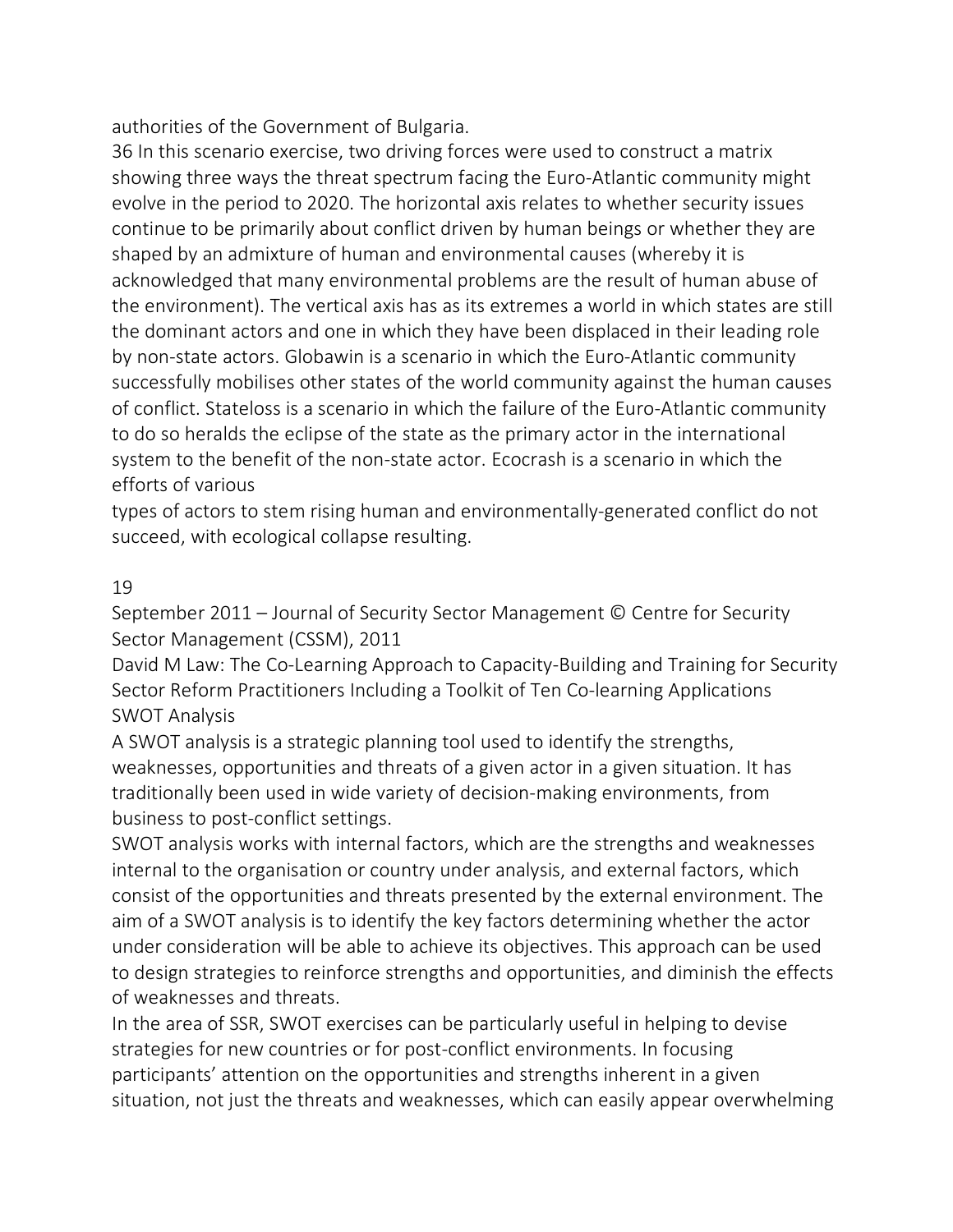in such environments, a SWOT exercise can support efforts to "rebrand" security sector actors discredited by their role in conflict.

Below is an example of a SWOT exercise carried out in 2008 with a group of Bolivians from the main security forces and the ministries responsible for them, as well as, parliamentarians and civil society representatives. 37 These results are made available in the original language, as is the case with a number of other exercises reviewed in this article, to make the point that SSR exercises will often have to be conducted in the language of the country of their implementation. The experience of involvement in the process is invariably more important that the results of the process. At the same time, the results can prove to be useful as one of the initial building blocks in the design of a national approach to SSR.

37 This exercise was part of a two-day consultation held in 2009 under the auspices of the Development Assistance Committee of the Organisation for Economic Cooperation and Development, and supported by the Dutch and British governments.

20

September 2011 – Journal of Security Sector Management © Centre for Security Sector Management (CSSM), 2011

David M Law: The Co-Learning Approach to Capacity-Building and Training for Security Sector Reform Practitioners Including a Toolkit of Ten Co-learning Applications Results of SWOT/ DAFO Exercise on the Bolivian Security Sector

Debilidades

Amenazas

Fortalezas

Oportunidades

Carencia de cultura

Falta una sola doctrina

Falta de marco jurídico

Falta de un sitio de información

Falta de recursos en general

Corrupción

Falta de Transversabilidad

Legislación dispersa

Débil control de fronteras

Demografía

Fraccionamiento del Estado

Crimen internacional

Violencia en conflicto social

Delincuencia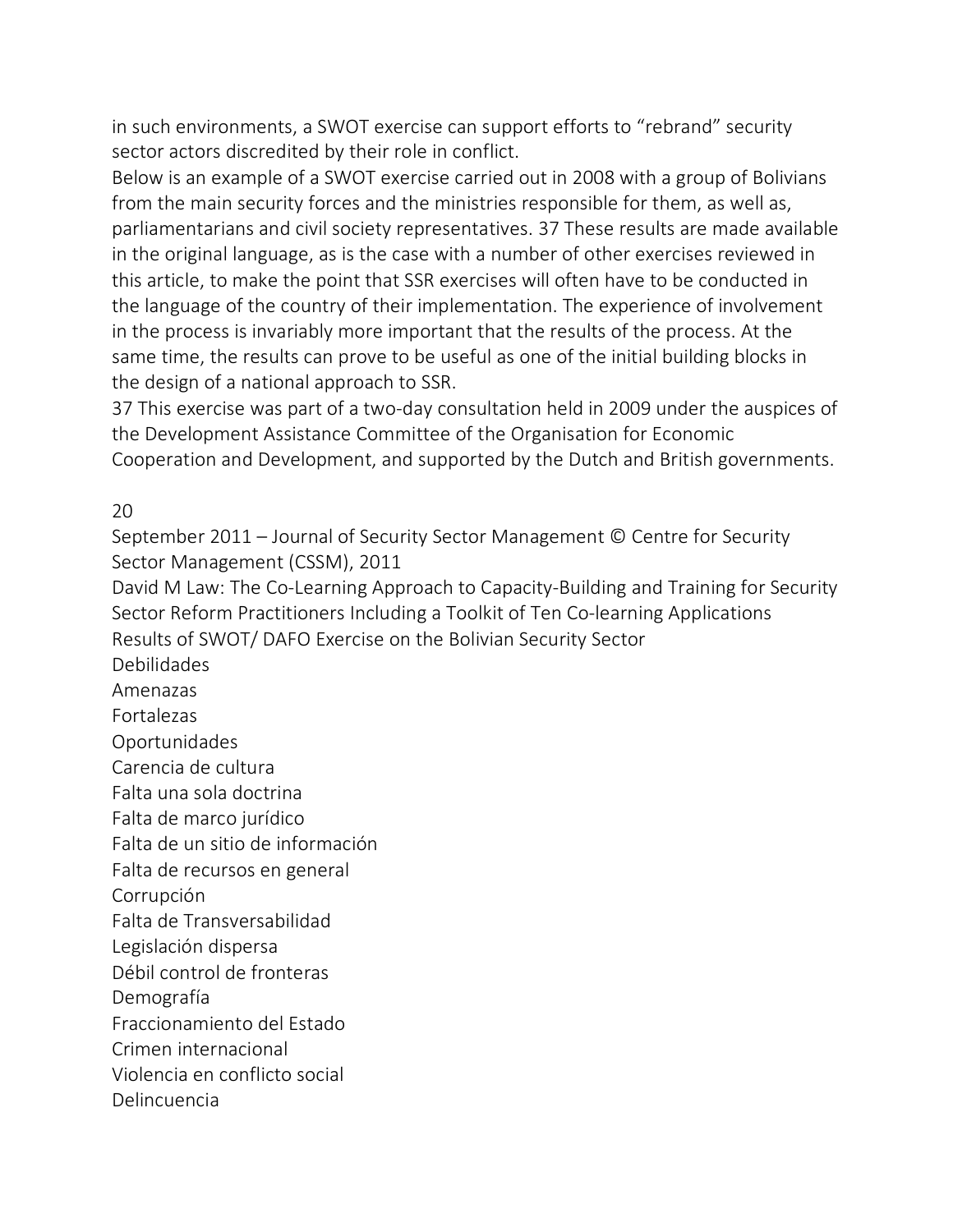Racismo

Pobreza

Posiciones radicales

Ingerencia

Iniciativa

Plan de sug. Existe

Posibilidad modernización

Existencia de organismos

Experiencias de las comunidades

Vigente el sistema democrático

Voluntad política

Financiación y ayuda

Apoyo al sistema democrático

Naciones y organizaciones internacionales que apoyen la democratización del sistema Estado de derecho

Nueva constitución Marco propicio para luchar contra la inseguridad

Voluntad de cambio

Coordinación interinstitucional

Security Sector Mapping

Like a number of other exercises reviewed in this article, mapping comes to us from the business world. Mapping with security sector actors is different in that it is done mainly in an interactive manner and in real time; business mapping exercises tend, at least initially, to be carried out behind closed doors. Mapping exercises are used to scope the parameters and characteristics of the country or issue under examination. In dealing with SSR, mapping can be particularly useful in providing a platform for identifying the actors involved in various aspects of SSR and their interrelationships. This type of exercise can help ensure that participants in an SSR process have a common awareness of who is who in a country's or community's security sector, and that they understand its main characteristics. As such, it can give participants in an SSR process a common framework for analysis and dialogue, and enhance the prospects that policy will be developed from a comprehensive awareness of security sector realities.

# 21

September 2011 – Journal of Security Sector Management © Centre for Security Sector Management (CSSM), 2011

David M Law: The Co-Learning Approach to Capacity-Building and Training for Security Sector Reform Practitioners Including a Toolkit of Ten Co-learning Applications Initial inputs for the exercise can be solicited in an online consultation and used to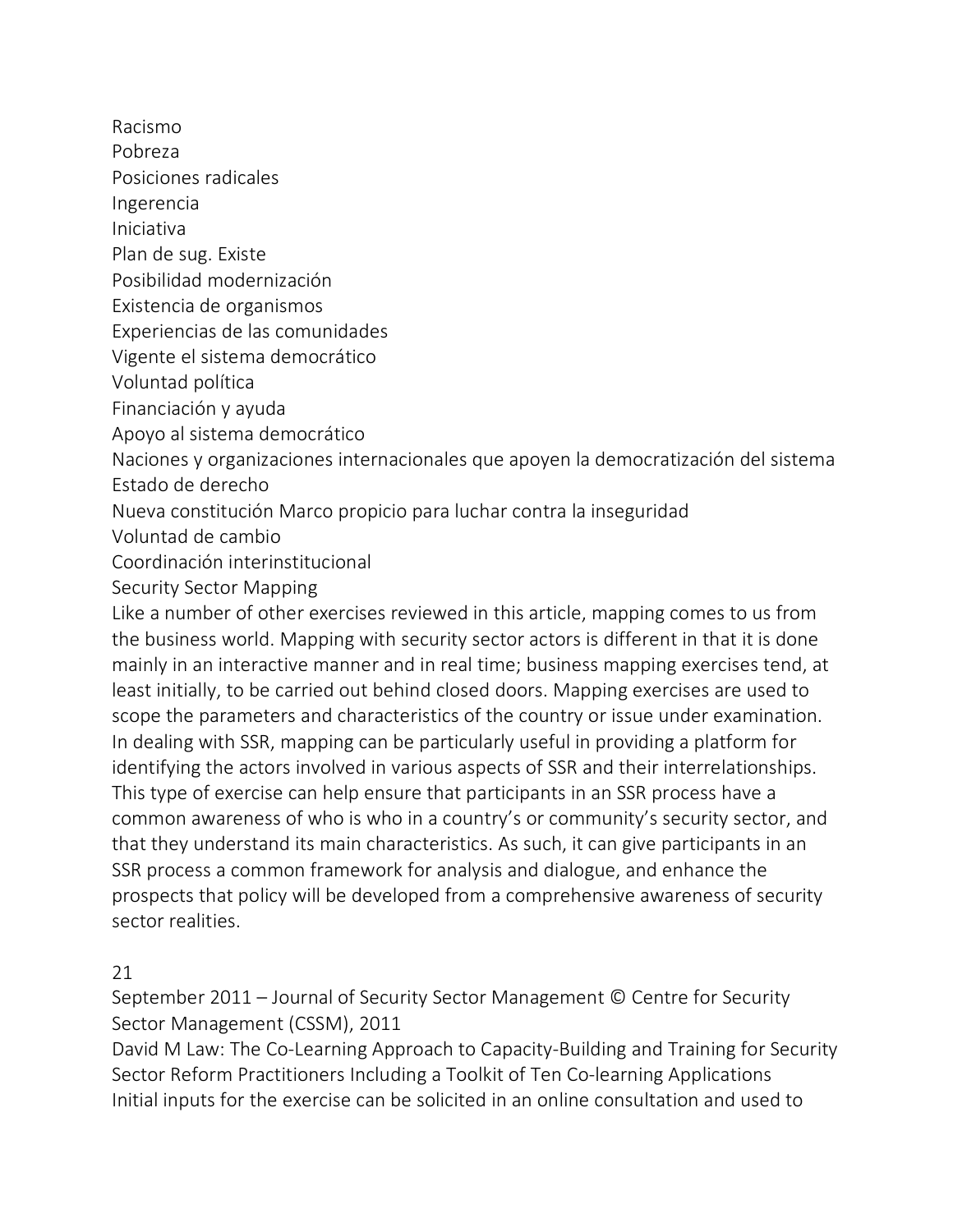create a draft map for subsequent discussion at a workshop.38 For an example of a result of a mapping exercise, see the map below generated by the SSR Preparatory

Committee of the Central African Republic.39

Map of the Central African Republic's Security Sector

Forces de sécurité statutaires / non statutaires

Corps exécutifs/civiles:

Gouvernement

Le Président de la République

Le Premier Ministre

Le Ministère de l'Intérieur (dont Maires, Préfets) Le Ministère de la Défense Nationale

Le Ministère des Affaires Etrangères

Le Ministère de la Justice

Le Ministère des Finances

Le Ministère du Transport

Le Ministère des Eaux et Forêts

Le Ministère du Plan, de l'Economie et de la

Coopération Internationale

Le Ministère des Mines et Energie

Conseil Supérieur de la Défense Nationale

Formations armées non statutaires:

Forces de sécurité privé

Société de gardiennage

Les zaraguina, FDPC, APRD, UFDR, les

braconiers, les archers, les braqueurs Les groupes d'autodéfense

Les milices des partis politiques

Corps législatifs:

Députés

Conseillers des Chambres Economiques et

Sociales Commission Défense

Chef de l'Etat (légifère par Ordonnance Conseil municipal Commission des Lois

Forces de sécurité statutaires:

Les FACA

La police nationale et municipale La gendarmerie

Les forces paramilitaires (douanes,

agents des Eaux et Forêts) Les services de renseignement et de

sécurité

Acteurs extérieurs:

Les armées étrangères sans mandat légitime

MINURCAT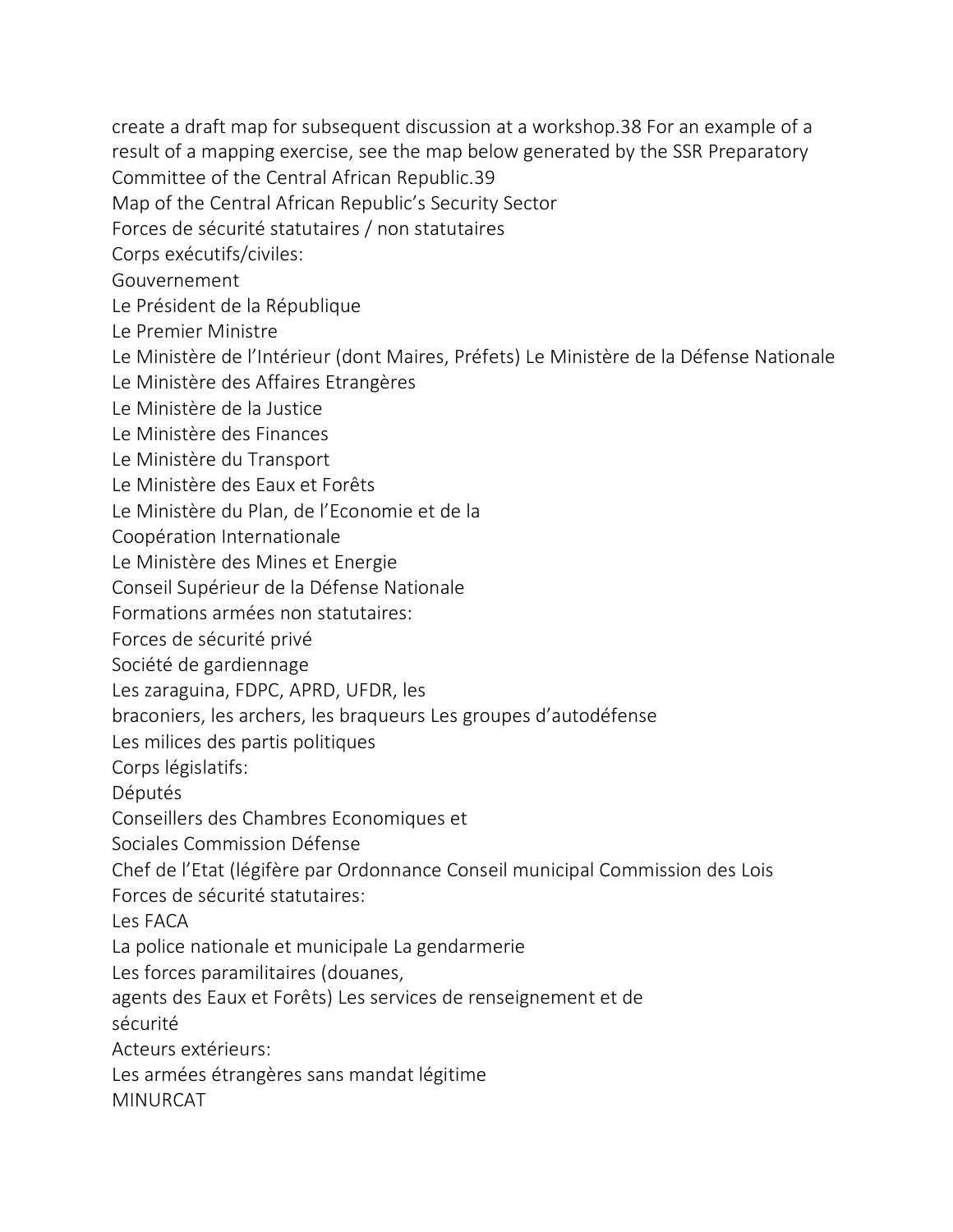EUFOR Chad/CAR Union africaine Cour Pénale Internationale La CEEAC, la Commission du bassin du lac Tchad Conférence internationale sur la région des Grands Lacs Cour de la Justice de la CEMAC Cour Commune de Justice et d'Arbitrage de OHADA Organisations de la société civile: ONGs des droits de l'homme des femmes, jeunesse medias, syndicats partis politiques confessions religieuses Justice et institutions du maintien: Conseil Supérieur de la Magistrature Magistrats, Avocats, Notaires Huissiers de justice, police judiciare Chefs de quartier/village et les Notables Régisseurs, greffiers, gardiens de prison 38 For more on mapping, see the section on this subject in the Training Toolkit for Parliamentary Staffers developed by the DCAF Operations Department for SEE and CEE, forthcoming in 2011, and to be available at www.securitygovernance.org. 39 This map was produced during an OECD DAC consultation that took place in Bangui in January 2008.

# $22$

September 2011 – Journal of Security Sector Management © Centre for Security Sector Management (CSSM), 2011

David M Law: The Co-Learning Approach to Capacity-Building and Training for Security Sector Reform Practitioners Including a Toolkit of Ten Co-learning Applications Mapping can also be used to map other SSR-relevant aspects. For example, the following map shows the bewilderingly complex line-up of actors involved in Canada's SSR effort in Afghanistan, from the perspective of 2009.40

Map of Canada's Actors Conducting SSR in and for Afghanistan

Government Departments in Ottawa

- •The Prime Minister
- •Ministries (Defence, Foreign Affairs, CIDA, Justice, Public Safety, Finance)
- •Correctional Service of Canada
- •Ombudsmen
- •The Afghanistan Task Force
- •Stabilisation and Reconstruction Task Force (START) •SSR Working Group In-country multilateral coordination mechanisms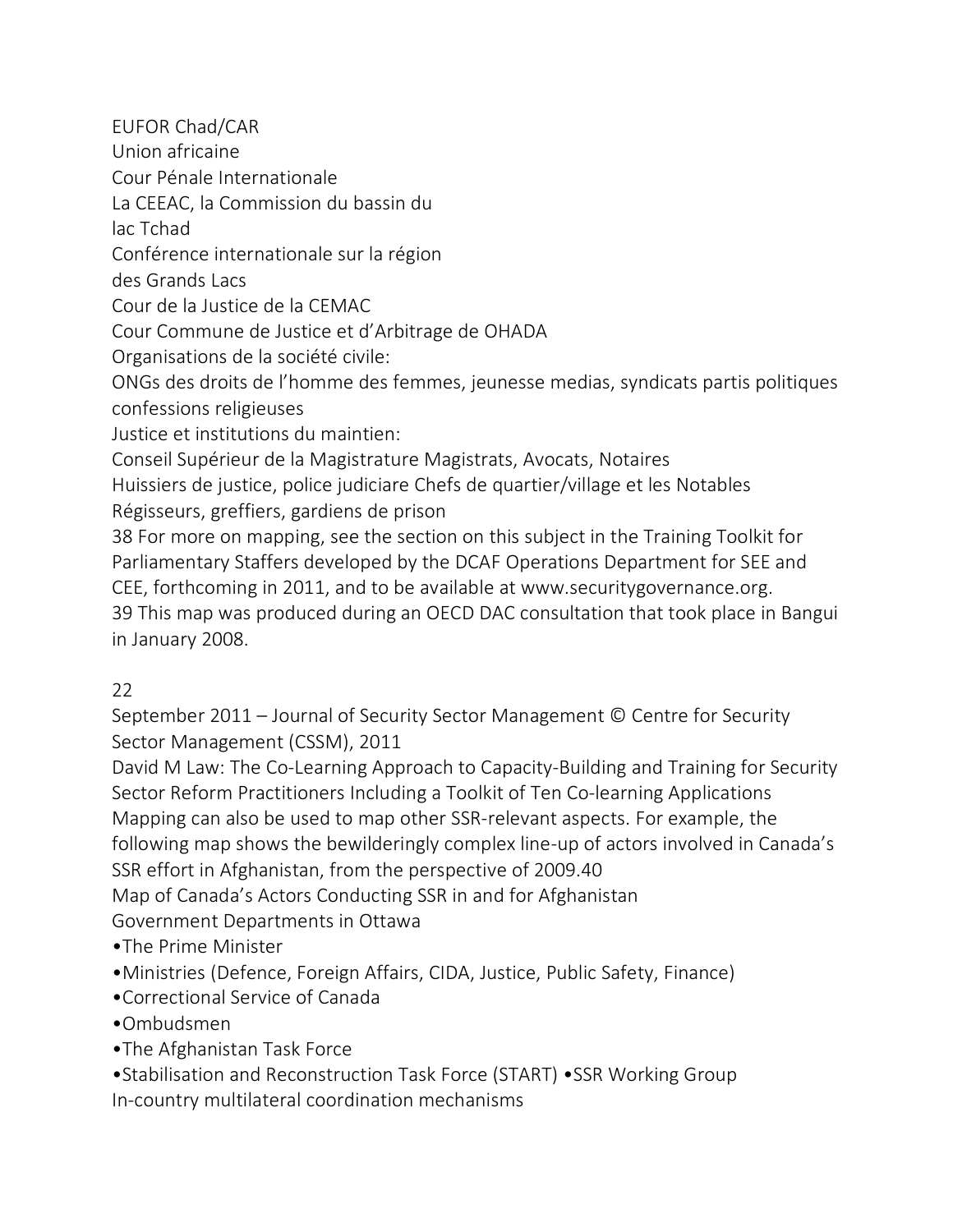- •Joint Coordination & Monitoring Board (JCMB)
- •Law & Order Trust Fund for Afghanistan (LOFTA)
- •Policy Action Group (PAG) •Combined Security Transition
- Command Afghanistan (CSTC-A)

&

Legislative bodies:

•Parliament and its Special Committee on Afghanistan

Canadian statutory security forces in Afghanistan:

•Canadian Forces

•Royal Canadian Mounted Police •Canadian Border Services

Civil society organisations:

•NGOs involved in developing policy advice and disseminating information

- •Think tanks
- •Media (domestic and international) •Academic institutions

•The business community

IGOs through which Canada delivers programmes:

NATO

UN

World Bank IMF

G7 OSCE

Canadian representation in Afghanistan

•Embassy

•Joint Task Force – Afghanistan (JTF-AFG) •Kandahar Provincial Reconstruction Team (PRT) •Operational Mentor Liaison Team (OMLT) •Strategic Advisory Team – Afghanistan (SAT-A) •Canadian Afghan National Training Centre

Detachment (C ANTC Det.)

Gaps Identification

In this approach, participants carry out an evaluation of their country's security sector, identifying priority gaps and problem areas as a precursor to brainstorming an action plan. For an example, see the results below of an exercise carried out in Sarajevo in 2007 in which military students from four Western Balkan countries were asked to identify the three key gaps in their countries' security sectors. Interestingly, the exercise revealed significant differences in the gaps analysis of the representatives of the participating countries.

40 This map is based on material produced for the article "Security Sector Reform in Afghanistan: the Canadian Approach" in The Afghanistan Challenge: Hard Realities and Strategic Choices, edited by Hans-Georg Ehrhart and Charles Pentland. The map was also used in a whole-of-government consultation carried out for the Canadian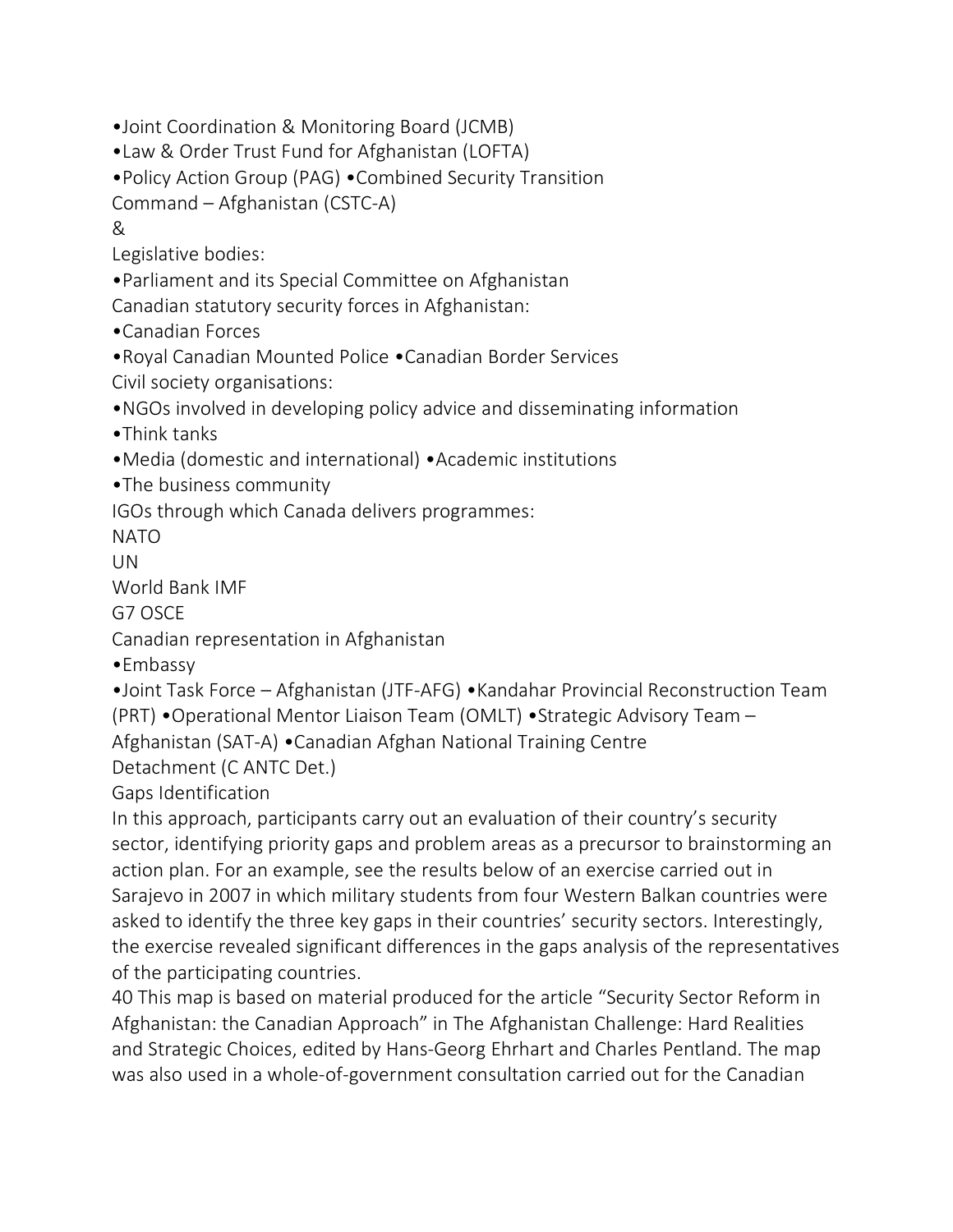authorities by the International Security Sector Advisory Team (ISSAT) of the Geneva Centre for the Democratic Control of Armed Forces (DCAF) in October 2008.

23

September 2011 – Journal of Security Sector Management © Centre for Security Sector Management (CSSM), 2011 David M Law: The Co-Learning Approach to Capacity-Building and Training for Security Sector Reform Practitioners Including a Toolkit of Ten Co-learning Applications Identification of Key Gaps in the Security Sectors of Bosnia-Herzegovina, Serbia, Croatia and Macedonia BiH Serbia Croatia Macedonia Professional provision of security at a reasonable cost X X Representative security forces X Transparent operations National security policy X X Proper management Accountability X Judicial framework X Civil society X X Cooperation among domestic forces X X Regional and international integration X Benchmarking In benchmarking activities, participants look at how the performance of their security

sectors fares in comparison with established benchmarks. Each exercise focuses on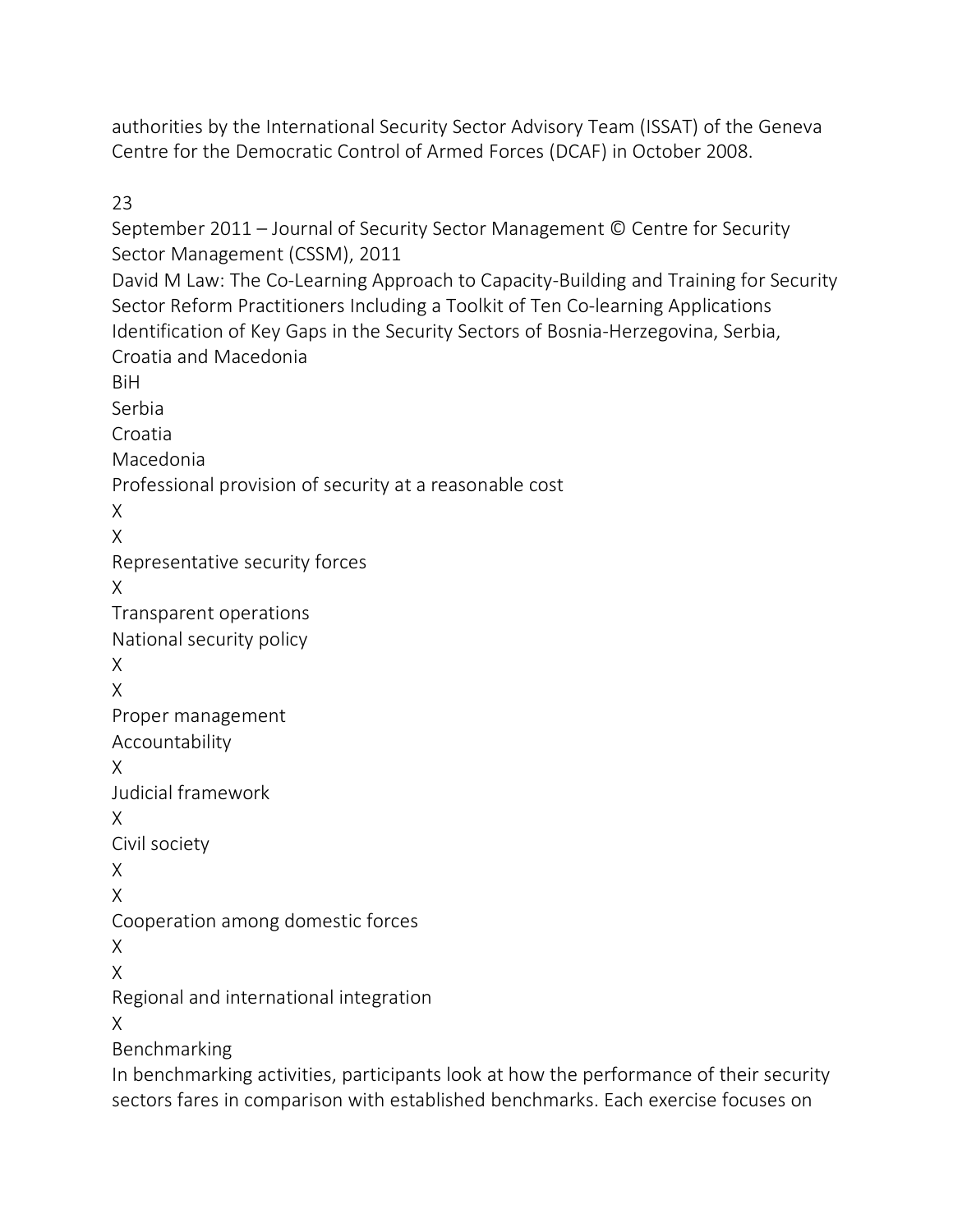benchmarks in a specific area of SSR, such as efficiency and effectiveness or democratic governance of the security sector. Typically, a benchmarking exercise begins with a presentation on, and discussion of, the key variables under consideration and the indicators devised to measure security sector performance with regard to these variables.

Benchmarking lends itself to comparative analysis. It can be used to foster dialogue and build confidence among regional actors or even among state and non-state actors from different regional environments. As an example of an SSR benchmarking system that can be used for such an exercise, the following is an excerpt on judicial control from a framework developed by the Belgrade-based

# 24

September 2011 – Journal of Security Sector Management © Centre for Security Sector Management (CSSM), 2011

David M Law: The Co-Learning Approach to Capacity-Building and Training for Security Sector Reform Practitioners Including a Toolkit of Ten Co-learning Applications Centre on Civil-Military Relations (now the Belgrade Institute for Security Studies) with the support of DCAF in 2007.41 The first box indicates the five representative issues to be evaluated in assessing the effectiveness of judicial control. The second box gives a partial explanation of the grading system to be used – in this case the indicators justifying the lowest grade of one out of a maximum grade of five.

Benchmarks for Assessing Judicial Control

Judicial Control

Fields of observation:

ü Constitutional and legal (including by-laws) regulations and the development of competences, procedures and instruments for judicial control over the security sector and specific actors

 $\vert$  Regulation of competences and procedures for judicial control for the implementation of special measures and procedures

Legally regulated obligations referring to the cooperation of security actors and judicial authorities

Frequency and results of control (types and numbers of annulled acts and decisions and directives of the executive government)

Public accessibility of judicial control records

Sample Grading System for Benchmarks

Grade 1:

l lack of clear and well-defined regulations (constitutional, legal) for democratic civil control and public supervision of the security forces and the civil management authorities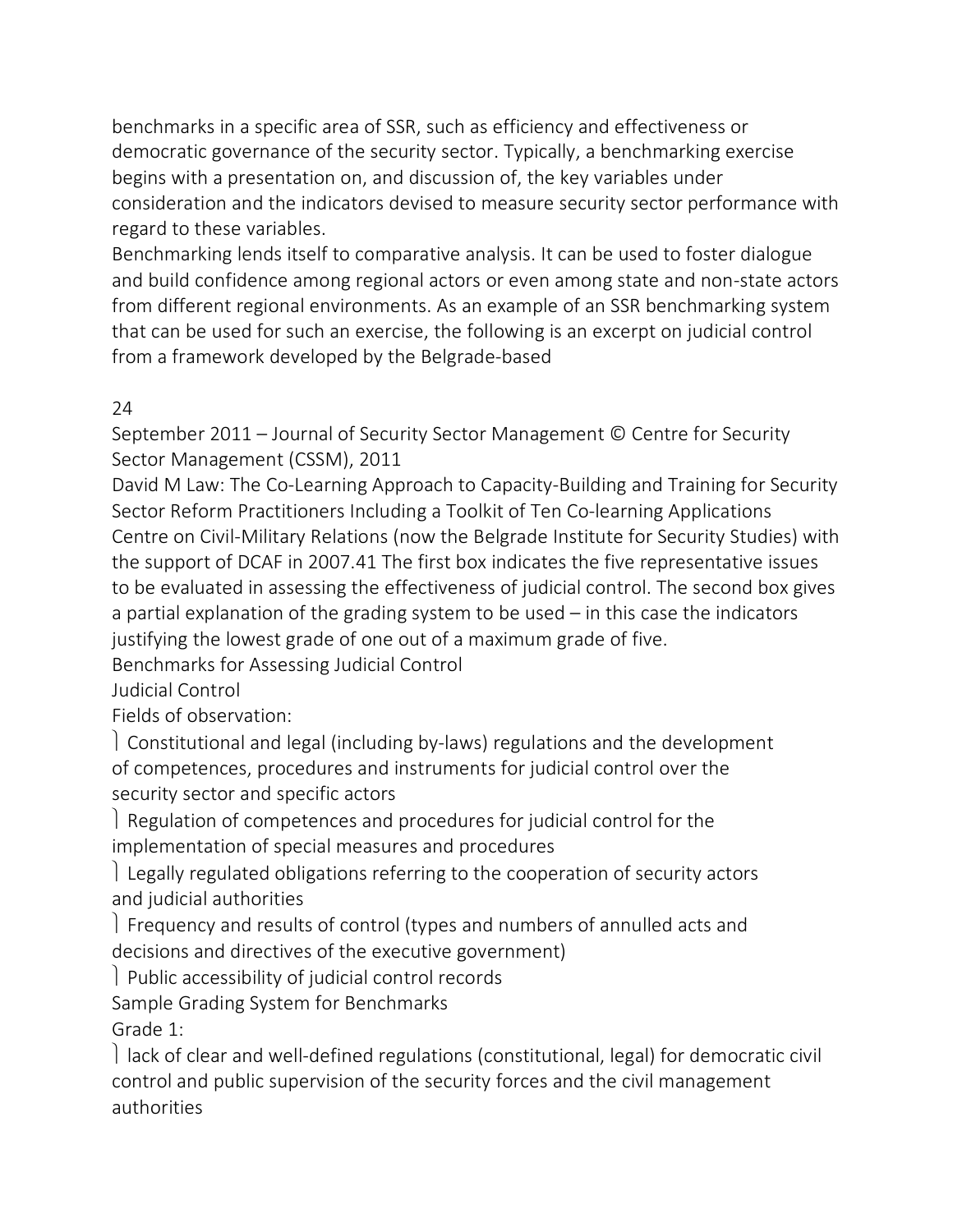$\vert$  no legal guarantees to ensure that security forces are unbiased in their adherence to parties, special interests and ideologies

 $\vert$  lack of clear and precise legislation for controlling and supervising the application of special/emergency measures

I non-existence of clear legal obligations of the security actors towards the authorities exercising control and supervision

I the results of control and supervision are not accessible to the public and reporting on these matters is quite negligent

l lack of special departments for internal control, revision and supervision; those instances that do exist are not adequately equipped (in terms of technology, human resources and finance) for doing their job

I independent control institutions lack resources and competence

I security forces and their civil management authorities do not respect decisions coming from other state authorities, in particular those emanating from the independent control mechanisms

41 This has since developed into a project supported by a network of think tanks from the Western Balkans, with funding from Norway.

# 25

September 2011 – Journal of Security Sector Management © Centre for Security Sector Management (CSSM), 2011

David M Law: The Co-Learning Approach to Capacity-Building and Training for Security Sector Reform Practitioners Including a Toolkit of Ten Co-learning Applications **Simulation** 

Simulation or gaming exercises simulate a real or imaginary situation in order to help participants learn how to analyse a situation and practice working together with different actors and procedures in an SSR environment, which will typically be one of crisis. Exercises usually consist of one to three phases, each one introducing a significant change in the situation that participants have to address. These phases can be complemented by presentations made by experts from the field. Ideally, these experts will also play an advisory role in the active phase of the simulation, as well as in the closing session, focusing on the policy implications emerging from the exercise. The following illustration is the lead-in from an exercise conducted in 2006 in Pristina. It simulated a crisis caused by a cloud of poisonous gas emanating from the divided Serb-Albanian locality of Mitrovitsa that moved over the areas occupied by the different communities, necessitating a multi-community response. This exercise underlined the critical importance of enhancing coordination to deal with civil emergencies among the authorities in both Kosovo and Serbia proper. Lead-In from Kosovo Scenario Planning Exercise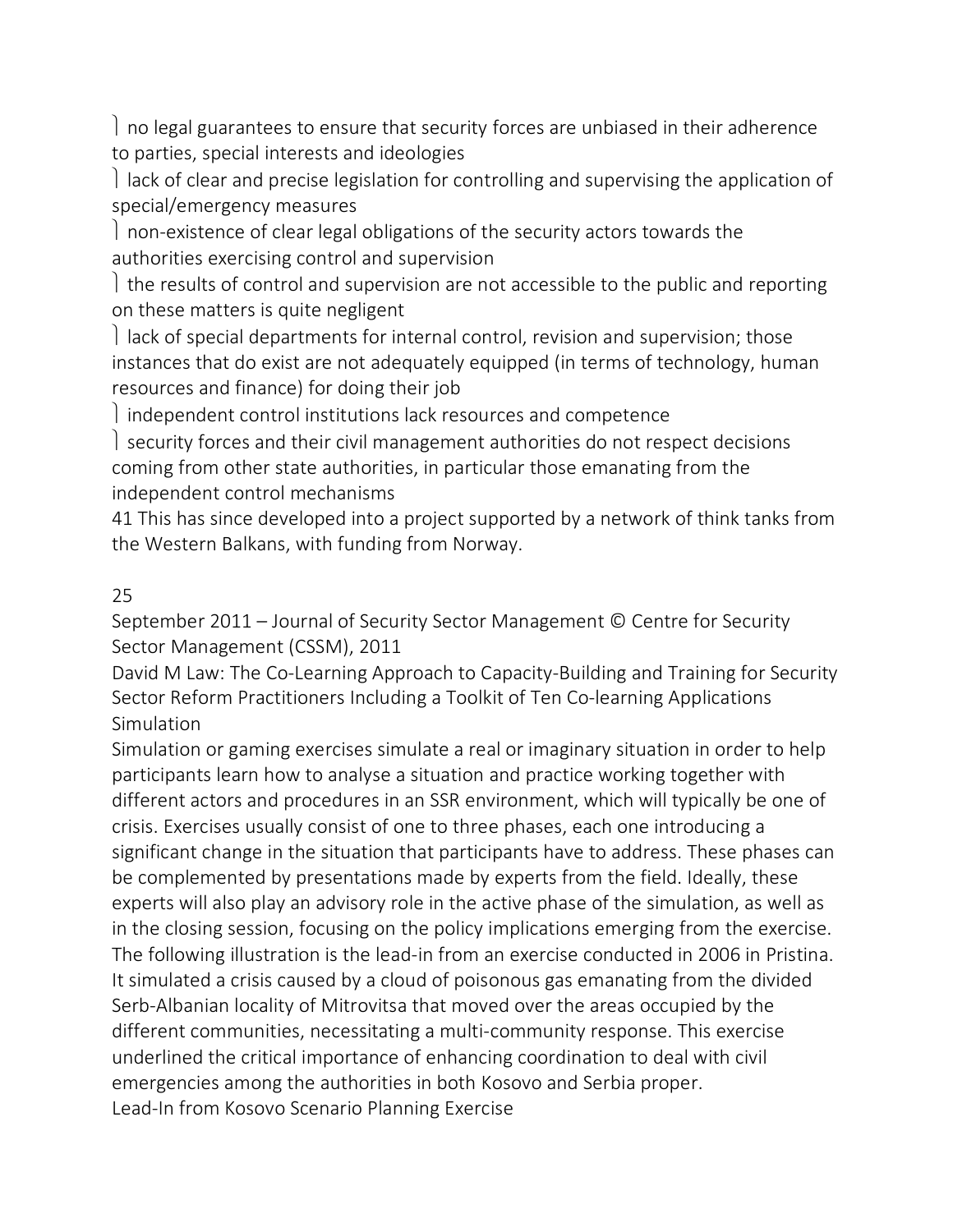### 26

September 2011 – Journal of Security Sector Management © Centre for Security Sector Management (CSSM), 2011

A Security Management Simulation Exercise for

Kosovo's Security Sector

24-25 July 2006

David M Law: The Co-Learning Approach to Capacity-Building and Training for Security Sector Reform Practitioners Including a Toolkit of Ten Co-learning Applications Text Analysis

In a text analysis exercise, participants are asked to evaluate a document, which has been generated by practitioners in a SSR process, against what they have learned about SSR in the training course, in order to identify its strong and weak points and to suggest how the text can be improved. This approach can be particularly useful in examining documents that have been developed in the field against best practices. This could involve, for example, scrutinising an assessment report carried out in a country where an SSR programme is being contemplated or an evaluation report on an SSR process that has been carried out. It could also consist of analysing a national SSR strategy; for example, see below the results of an exercise in which the SSR committee in Guinea Bissau did an analysis, in 2008, of the national strategy developed two years before.

O que falta na estrategia?

- 1. gouvernança do sector da segurança
- 2. implicação da sociedade civil
- 3. desenvolvimento da capacidade nacional
- 4. utilizado da capacites estrangeiros
- 5. coerência da comunidade estrangeiro
- 6. o que e possível sem dinheiros?
- 7. prioritários
- 8. sustentabilidade das reformas
- 9. vontade politica
- 10. visão dela segurança do pais
- 11. outras?

# 27

September 2011 – Journal of Security Sector Management © Centre for Security Sector Management (CSSM), 2011

David M Law: The Co-Learning Approach to Capacity-Building and Training for Security Sector Reform Practitioners Including a Toolkit of Ten Co-learning Applications Strategy Development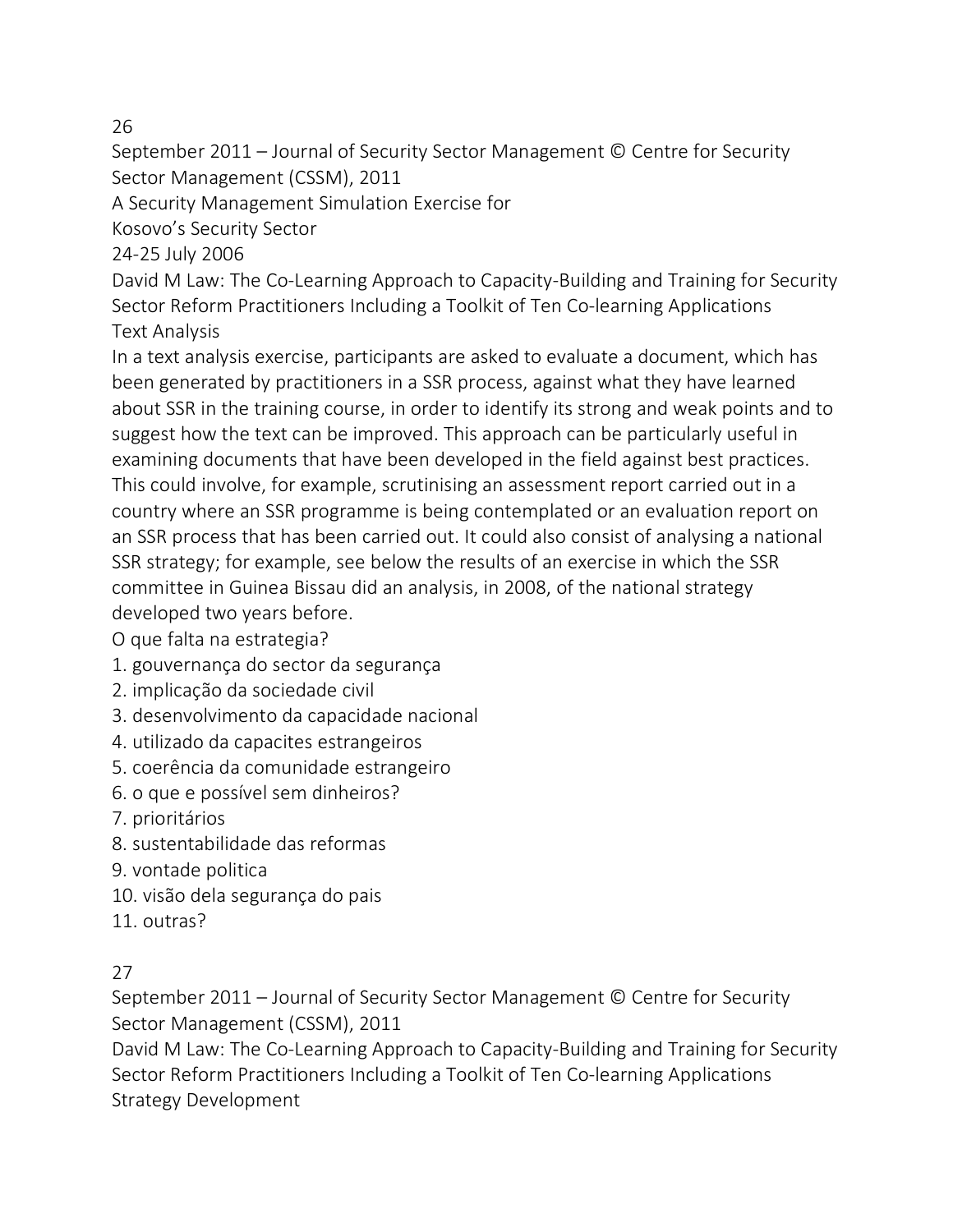This type of exercise involves participants in the development of specific strategies aimed at achieving broader SSR goals. In formulating these strategies, participants identify stakeholders and develop a plan for ensuring the stakeholders' involvement and support for SSR. After contemplating which tools and strategies are best suited to the given context, participants elaborate on concrete steps to be taken in the SSR process. For an example of this type of exercise, see below the results of a DCAFsponsored exercise conducted with a group of staffers working with defence and security committees from Southeastern European countries in 2009-2011. Outline of PSAP Regional Security Vision Introduction What Makes SEE a Region? The Regional Context The Legacy The Status Quo Regional Security Assessment Regional Strategic Objectives Regional Values and Principles Regional Risks and Threats Mechanisms for Building Regional Security in SSE Parliamentary Affairs Defence Cooperation Police and Border Security Justice Cooperation Cyber Security Counter – terrorism Rebranding SSE Good People Good Environment Good Politics Good Security Cooperation

### 28

September 2011 – Journal of Security Sector Management © Centre for Security Sector Management (CSSM), 2011

David M Law: The Co-Learning Approach to Capacity-Building and Training for Security Sector Reform Practitioners Including a Toolkit of Ten Co-learning Applications Comparative Case Studies

In this kind of exercise, experts present case studies on SSR implementation and then, using a framework proposed by the facilitator, compare the case studies, identify the lessons to be learned and set priorities for improving SSR delivery. Such an exercise is typically introduced by presentations on the general features of the issue under examination, such as how the dynamics of a post-conflict security sector differ from a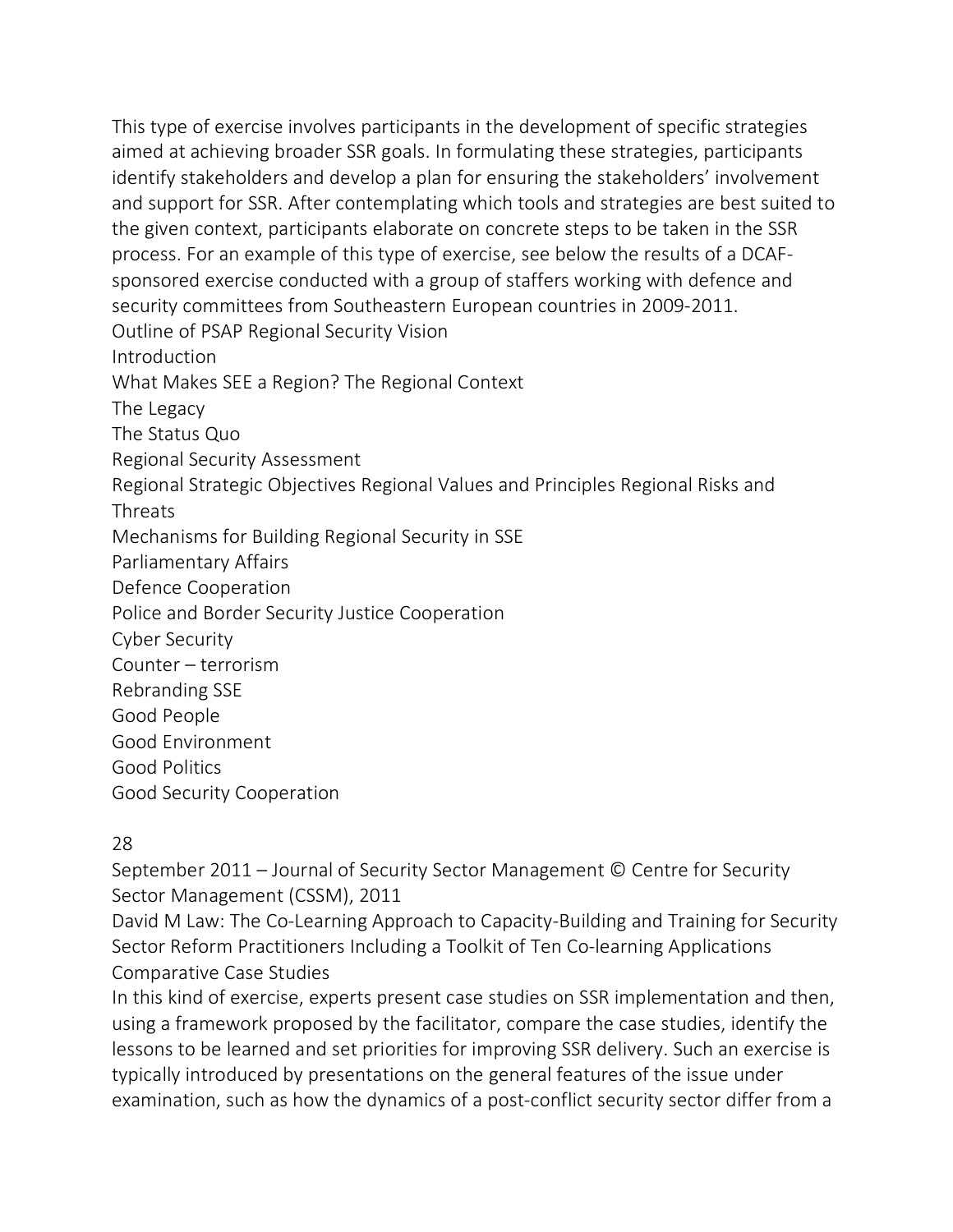non-conflict one. The grid below is one of three developed to compare how key factors determine SSR outcomes in selected post-conflict environments. It emerged from a research project that DCAF conducted with the Bonn International Centre for Conversion (BICC) in 2005-2006.42 Assessing Key External Factors Impacting SSR Success Country Indicator Haiti Timor-Leste Sierra Leone Afghanistan Strategic value to major/regional power?  $+$ + + + International Community Knowledge of environment? – – +/- – Coherent external SSR strategy? – – + – SSR efforts effectively coordinated? –  $+/-$ +/- – Sufficient resources available for SSR? – +/- – +/- Collaborative Policy Creation In collaborative policy creation, security sector officials from different countries provide information on their national approaches towards a given security sector

issue. A questionnaire is circulated and participants' responses are integrated into a